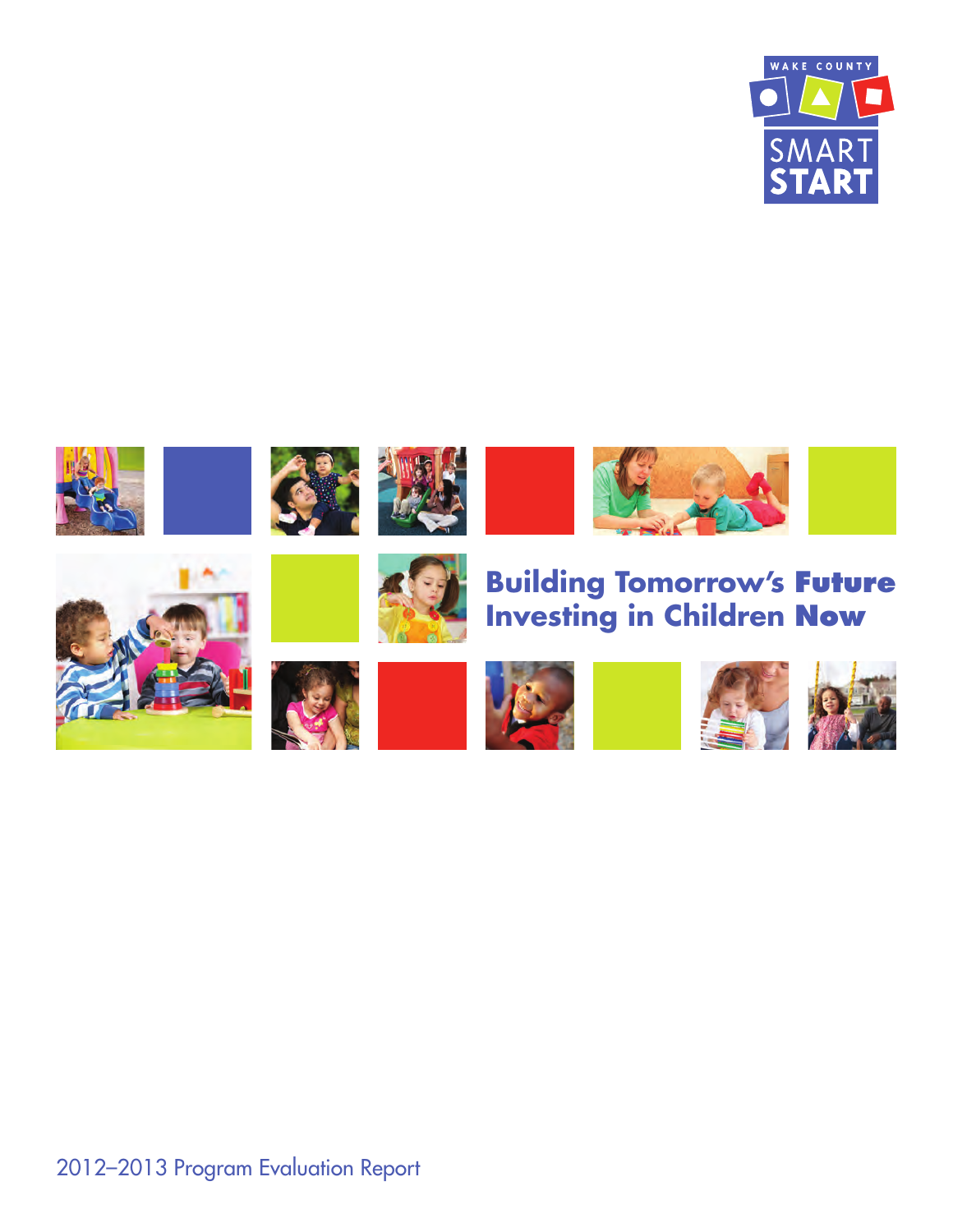

Wake County SmartStart (WCSS) works to ensure that children ages birth to five are prepared for success in school and life. The mission of the agency envisions a better future for young children and their families through thoughtful assessment of community needs, a coordinated response to those identified needs, monitoring of expected outcomes and development of additional community resources including building efficient systems. Through transparent stewardship of public and private dollars, WCSS funds programs to serve those with the greatest need. As a result, critical resources are leveraged to provide quality programs to as many children and families as possible.

# **Wake County**

Wake County is the second most populous county in North Carolina, with an estimated 945,143 residents, up 2% from 2011 (2012 Certified County Population Estimates – NC State Demographer).

- There were an estimated 77,347 children birth to five living in Wake County in 2011 (NC State Demographer).
- There were 620 child care facilities in Wake County, a reduction of 3.5% from 2011 as a result of fewer licensed Family Child Care Homes (NC DCDEE).
- There were 19,289 children birth to five in regulated child care. This number has been relatively stable since 2011 and represents approximately 25% of all children birth to five in Wake County (NC DCDEE).

Wake County is generally considered a resource rich county. There are, however, significant numbers of young children with limited resources as evidenced by the following county wide statistics:

- In 2012 there were 13,595 young children living in poverty, or 17.5%. This percentage is relatively unchanged from 2011 (US Census).
- There were an estimated 32,868 young children in Wake County eligible for Medicaid in 2012, up 6% from 2011 (NC Division of Medical Assistance).
- As of January 2013, 5,349 children birth to five received child care subsidy, an increase of 5.3% from the prior year. Over 4,100 children whose families qualified for child care subsidy remained on the waiting list and were not served (NC Division of Child Development and Early Education).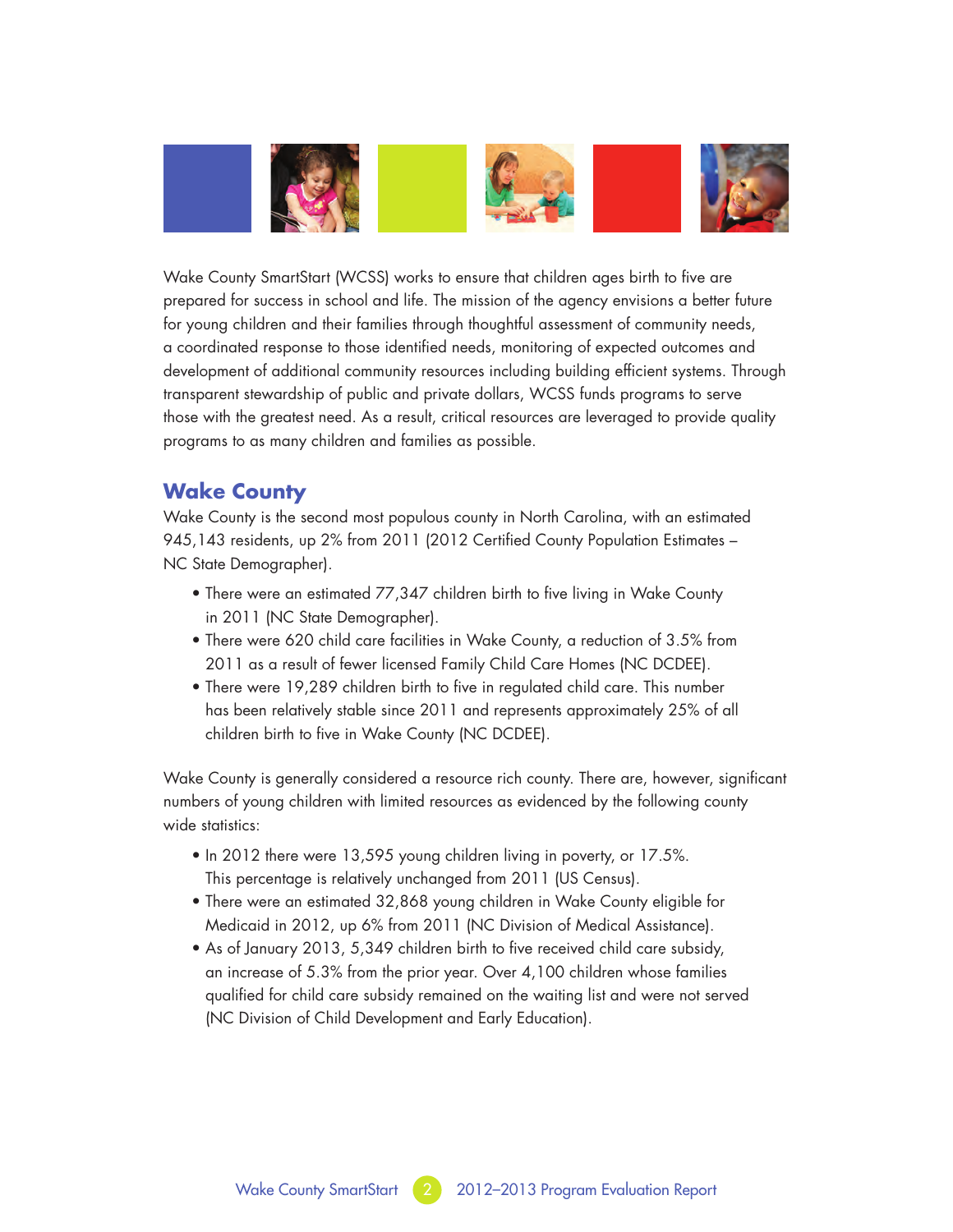# **Wake County SmartStart Programs and Funding**

In Fiscal Year 2012-2013 WCSS allocated \$12,764,445 to fifteen (15) programs that served children, families, and child care facilities. This is a reduction of \$3,886,525 (23.3%) of funding from FY 2008-2009. As resources have decreased, WCSS has funded fewer programs but has prioritized funding for services that have demonstrated the greatest impact on those with the most need.

- Of the fourteen programs funded,
	- ▶ 93% (13 of 14) achieved most or all of their program outcomes.
	- ▶ 79% (11 of 14) achieved most or all of their program outputs.
- All WCSS funded programs meet NC Partnership for Children definitions of evidence based or evidence informed practices. Of these, five programs meet the higher level of evidence based practice.
- Smart Start funding requires a 10% match by each funded partner indicating commitment to support the success of their program. Half of the programs funded exceeded the requirement by doubling the percentage of matching funds.
- As part of a long term impact study, funded partners contacted former participants and community stakeholders to measure long term gains from services provided. Of those contacted, 75% (423 of 562) reported long term impact from WCSS funded services.

Additional funds of over \$1.7 million were leveraged through five collaborative grant applications to identify or address high priority community needs. Approximately \$467,000 was awarded directly to WCSS to either manage the grants or support grants awarded to other community organizations, whose portion of the grants were about \$1.3 million. Below are the grants that were funded:

- Farm to Child Care, *linking local farmers and child care centers to encourage use of fresh, local produce.*
- Home Based Services Integration Planning Grant, *bringing together county agencies to plan how to coordinate preventive services provided in the home.*
- Home Based Services Integration Implementation Grant, *creation of an integrated system to coordinate preventive services provided in the home.*
- Preventing Obesity by Design, *creating active, best practice outdoor learning environment demonstration sites.*
- Social and Emotional Early Development for Child Care Quality, *mentoring child care centers on policies and practices that support healthy social and emotional development of children.*

For more information about funded programs and grant funded initiatives, see the Individual Activity Report Section.

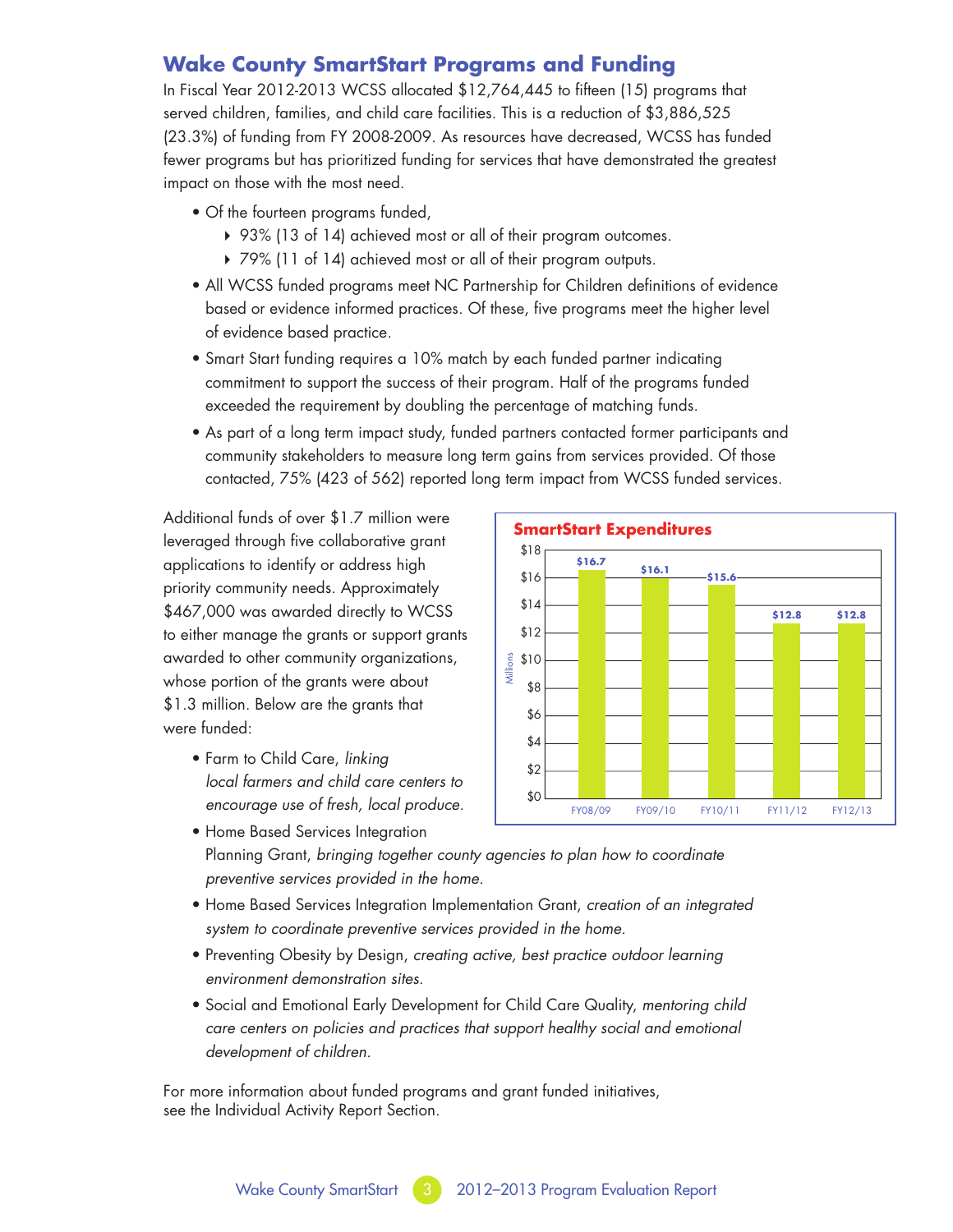# **Wake County SmartStart Recipients and Services**

WCSS's work impacts a broad population of families and children of all socio-economic statuses. However, WCSS prioritizes services to children in families with limited resources and a need that can be addressed by WCSS programs. The WCSS Board defines this as children with the "greatest need". A total of 2,641 children were directly served by WCSS funded programs, including NC Pre-K and family support programs; 96% (2,539) met the greatest need criteria. Children were also impacted through direct services to child care facilities which focused on improving child care quality.

# **Children and Families Funding: \$1,246,484**

- Over 1,400 children and their families received services to support kindergarten readiness, parenting knowledge and skills, family literacy and child social and emotional development.
- 5,800 home visits were provided.



• 1,087 developmental screenings were provided.

# **Children in High Quality Child Care WCSS funding: \$9,688,939**

# **DCDEE funding: \$5,695,795**

- WCSS provided child care subsidy assistance to 1,553 children birth to five attending 4 or 5 star child care facilities.
- A total of 3,799 children attending 4 or 5 star facilities benefitted from subsidy quality supplement payments made to their child care facilities.
- A total of 1,210 4 year olds were served in a high quality preschool through the NC Pre-Kindergarten program. Children with the most significant needs were prioritized for services.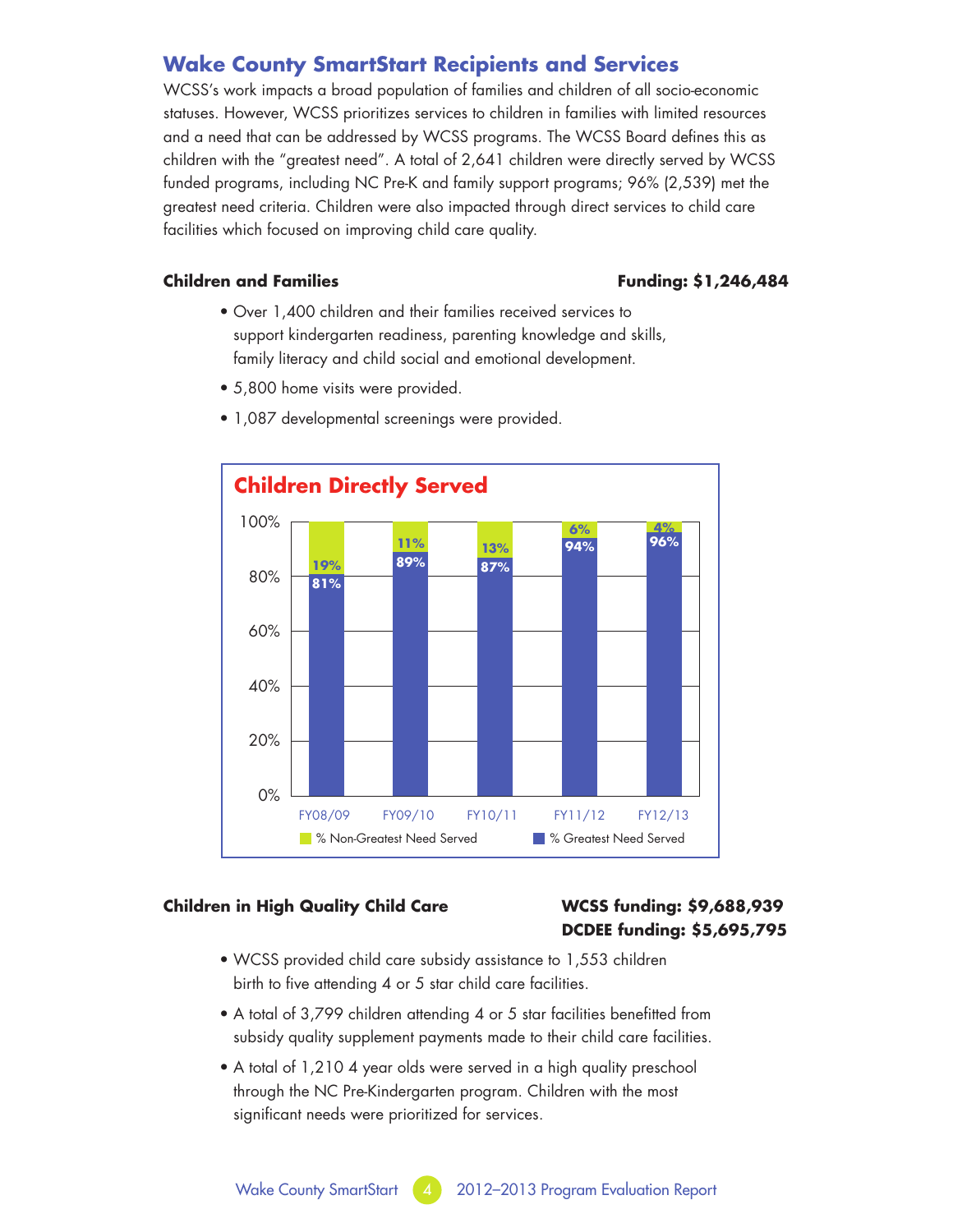

# **Child Care Facilities Funding: \$1,149,445**

- A total of 284 child care facilities (46% of all facilities in the county) received consultation or training from WCSS funded programs. Over 14,500 children birth to five attended facilities served, representing approximately 75% of all children birth to five in child care.
- In keeping with the WCSS priority to impact children with the greatest needs, 77% (220) of the facilities enrolled children who received child care subsidy support. Most of the remaining facilities received community based group training for which they paid a fee, generating program income for WCSS.
- Funded activities provided 3,475 consultation visits or trainings to facilities in order to improve health and safety practices, or child literacy and social development, or child care quality.

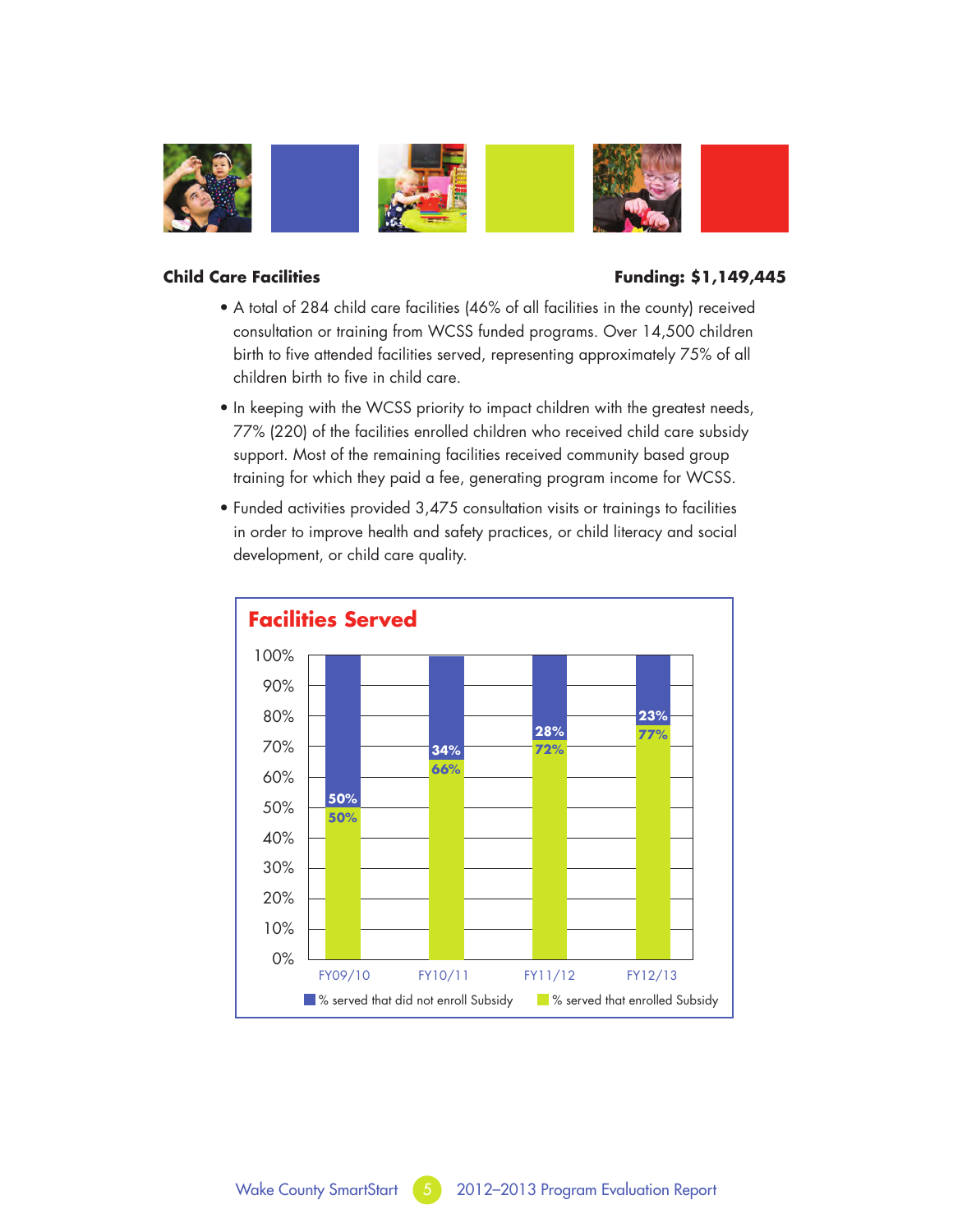

# **Collaborations**

Wake County SmartStart works closely with community agencies and the child care community to encourage, support and facilitate collaboration among providers of services to young children and their families. Collaboration ensures resources are used effectively, prevents duplication and expands service capacity. In challenging economic times, collaboration creates more opportunity to solve existing problems and proactively coordinate response to emerging issues. In FY 2012-2013 WCSS worked collaboratively with community partners on five grants generously funded by the John Rex Endowment. The development of these grants in tandem with community partners provided additional resources to address identified community needs. Thus, critical resources were leveraged to provide quality programs to as many children and families as possible.

# **Funded Programs**

The programs funded by Wake County SmartStart in Fiscal Year 2012 – 2013 included:

- Child Care Health Consultant Program (Wake County Human Services WCHS)
- Child Care Financial Assistance for Families [Subsidy] (WCHS)
- Literacy Invites and Nurtures Kids Success (Motheread)
- NC Pre-Kindergarten Program (WCSS)
- Nurse Family Partnership (WCHS)
- The Nurturing Parenting Program for Spanish Speaking Families (SAFEchild)
- Parents as Teachers Home Visiting Program (Project Enlightenment)
- Program Coordination and Evaluation (WCSS)
- Project CATCH (The Salvation Army)
- Reach out and Read (NC Reach out and Read) Partial Year
- Quality Enhancement and Maintenance Initiative in Child Care Facilities (WCSS)
- School Readiness Services for Hispanic Children (Catholic Charities of the Diocese of Raleigh, Inc)
- Social/Emotional Interventions for Young Children: SecurePath (Lucy Daniels Center)
- Supporting School Readiness (Project Enlightenment)
- Telamon Corporation NC Head Start Family Literacy Program (Telamon Corporation)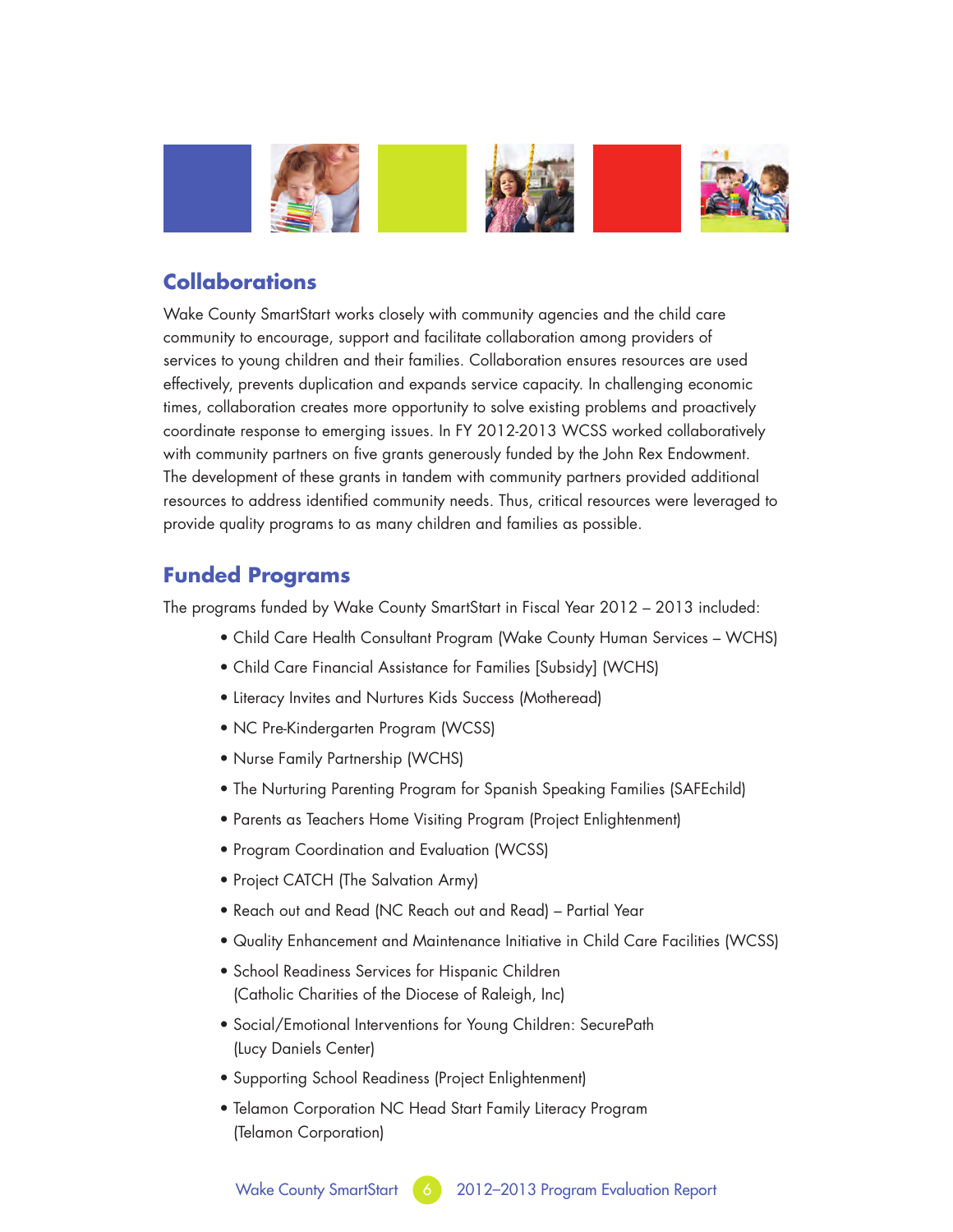| <b>Activity:</b>     | <b>Child Care Health Consultation</b><br>Program | <b>Funding History</b> |           |
|----------------------|--------------------------------------------------|------------------------|-----------|
| Agency:              | <b>Wake County Human Services</b>                | FY 2012-13:            | \$364,186 |
| <b>Years funded:</b> | 14                                               | FY 2011-12:            | \$343,576 |

**Description:** Child Care Health Consultants provide on-site health, safety, and nutrition consultation in child care facilities. Consultants develop and implement health, safety, and nutrition improvement plans and develop health care plans for children with special health needs. One to three star centers and homes with most significant needs that serve children on subsidy are prioritized. Intensive specialized training and technical is provided to facilities interested in improving scores on the personal care routines of the Environmental Rating Scale, nutrition and physical activity (NAP SACC program) and breastfeeding policies and practices.

# **What resources were available?**

| <b>Expected</b>                   | <b>Actual</b>              | <b>Target %</b>         | <b>Actual %</b> |
|-----------------------------------|----------------------------|-------------------------|-----------------|
| SmartStart Allocation: \$364,186* | \$364,172                  | >95%                    | 99.996%         |
| Match: \$36,419                   | \$51,945                   | $10\%$ of<br>allocation | 14.3%           |
| Staff levels: 5 FTE               | Fully staffed 11-12 months |                         |                 |

**\*Maximum resources available at end of year** 

#### **Who was served?**

| <b>Expected</b>                                                         | <b>Actual</b> | Target % | <b>Actual %</b> |
|-------------------------------------------------------------------------|---------------|----------|-----------------|
| 100 facilities will receive short term on site consultation or training | 118           | 100%     | 118%            |
| 60 facilities will receive intensive on site consultation or training   | 59            | 100%     | 98%             |

#### **What services were provided?**

| <b>Expected</b>                                      | <b>Actual</b> | Target % | <b>Actual %</b> |
|------------------------------------------------------|---------------|----------|-----------------|
| 1200 on site consultations or training visits        | 1135          | 100%     | 95%             |
| 100 health care plans will be developed for children | 129           | 100%     | 129%            |

| <b>Expected</b>                                                                                                                                                            | <b>Actual of Potential</b> | <b>Target %</b> | <b>Actual %</b> |
|----------------------------------------------------------------------------------------------------------------------------------------------------------------------------|----------------------------|-----------------|-----------------|
| 44 facilities receiving intensive on site consultation visits will improve<br>health or safety practices as measured by pre/post assessment                                | 38 of 59                   | 75%             | 64%             |
| 84 facilities receiving short term on site consultation will report increased<br>knowledge regarding health and safety practices                                           | 93 of 93                   | 90%             | 100%            |
| 49 teachers receiving health care plan training will demonstrate<br>increased knowledge regarding individual child's health care need and<br>appropriate protocol for care | 62 of 65                   | 75%             | 95%             |
| 19 facilities receiving health care plan technical assistance and training<br>will be not have been served within the past 2 years                                         | 36 of 48                   | 40%             | 75%             |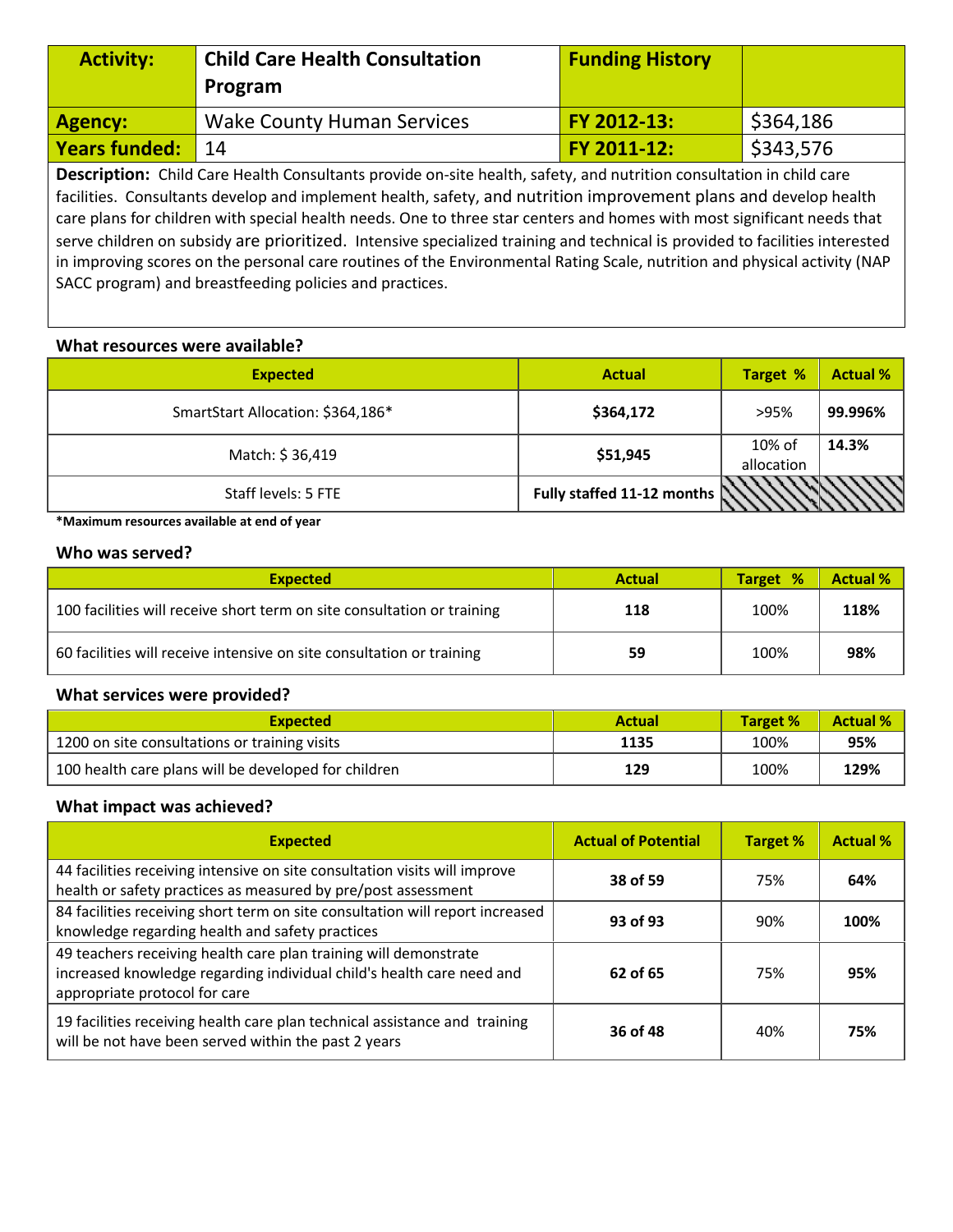| <b>Activity:</b>                                                                                                             | <b>Child Care Financial Assistance for</b>    | <b>Funding History</b> |             |  |
|------------------------------------------------------------------------------------------------------------------------------|-----------------------------------------------|------------------------|-------------|--|
|                                                                                                                              | <b>Families [Subsidy]</b>                     |                        |             |  |
| <b>Agency:</b>                                                                                                               | <b>Wake County Human Services</b>             | FY 2012-13:            | \$6,683,585 |  |
| <b>Years funded:</b>                                                                                                         | 11 (total of 16 years through another agency) | FY 2011-12:            | \$6,683,695 |  |
| <b>Description:</b> The Child Care Subsidy Program provides financial assistance for child care to parents earning less than |                                               |                        |             |  |

75 percent of the state median income, both TANF eligible and non-eligible families and families who are homeless. Parent educators and case managers provide information in person and by phone about quality child care, star licensing, child development, community resources and referrals prior to subsidy certification / recertification and upon request. Quality supplement payments are provided to child care facilities meeting eligibility criteria as defined in the MOU.

# **What resources were available?**

| <b>Expected</b>                     | <b>Actual</b>                       | <b>Target %</b>         | <b>Actual %</b> |
|-------------------------------------|-------------------------------------|-------------------------|-----------------|
| SmartStart Allocation: \$6,683,585* | \$6,683,585                         | >95%                    | 100%            |
| Match: \$668,359                    | \$883,850                           | $10\%$ of<br>allocation | 13.2%           |
| Staff levels: 7.25 FTE              | Fully staffed less than 9<br>months |                         |                 |

**\*Maximum resources available at end of year** 

# **Who was served?**

| <b>Expected</b>                                                                                                      | <b>Actual</b> | <b>Target %</b> | <b>Actual %</b> |
|----------------------------------------------------------------------------------------------------------------------|---------------|-----------------|-----------------|
| 1850 children receiving child care subsidy in 3, 4 or 5 star facilities<br>(children with and without special needs) | 1553          | 100%            | 84%             |
| 3200 children impacted by quality supplement payments                                                                | 3799          | 100%            | 119%            |
| 240 centers/homes impacted by quality supplement payments                                                            | 240           | 100%            | 100%            |

# **What services were provided?**

Not Applicable

| <b>Expected</b>                                                                                                                                | <b>Actual of Potential</b> | <b>Target %</b> | <b>Actual %</b> |
|------------------------------------------------------------------------------------------------------------------------------------------------|----------------------------|-----------------|-----------------|
| The average child star rating for all child placements for children<br>receiving subsidy with WCSS funding will maintain or increase from 4.28 | 4.65                       |                 |                 |
| The average star rating of child placements for children with special<br>needs receiving WCSS funding will maintain or increase from 4.54      | 4.71                       |                 |                 |
| 460 families receiving comprehensive parent education will report<br>increased knowledge regarding choosing quality child care                 | 484 of 708                 | 65%             | 68%             |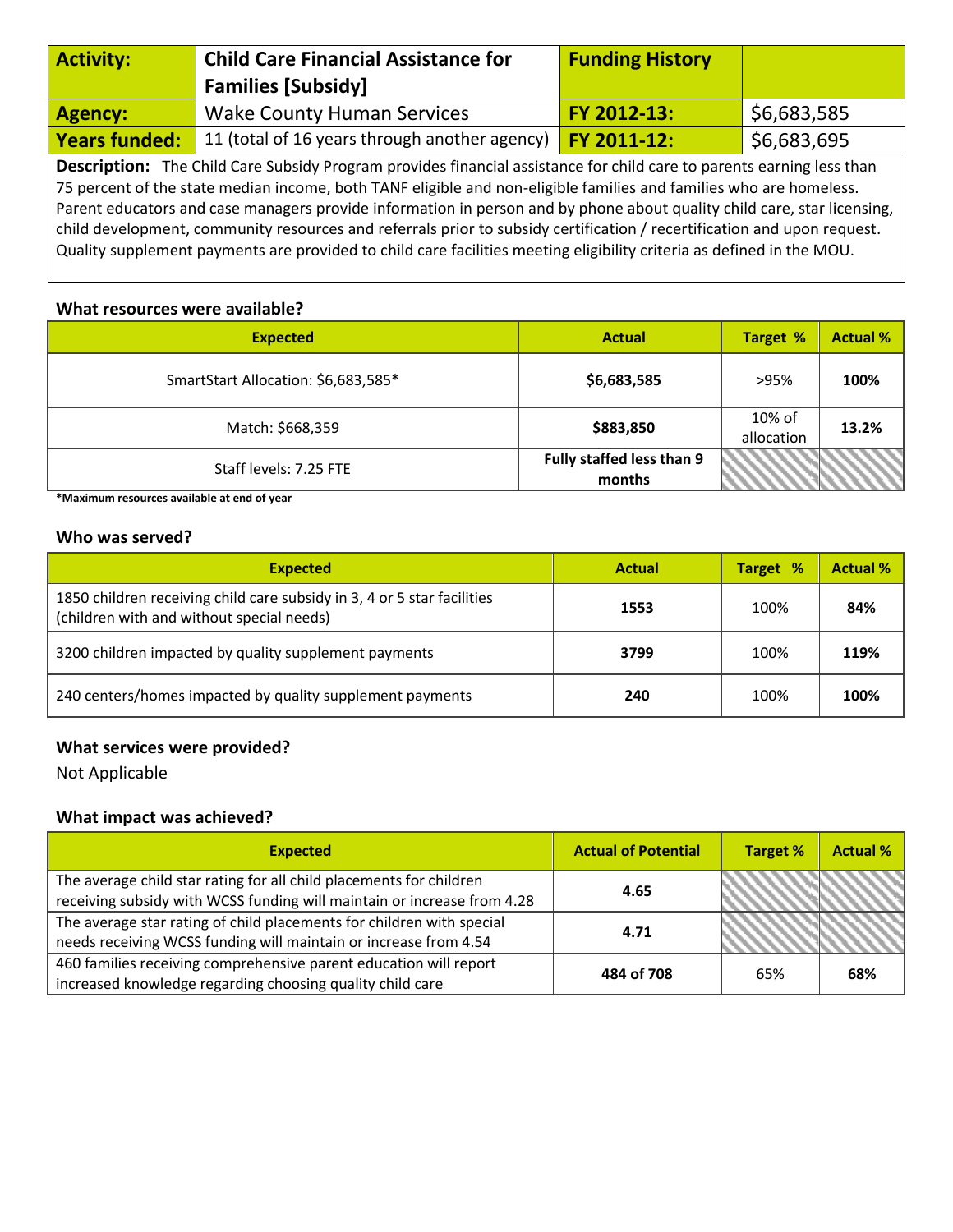| <b>Activity:</b>                                                                                                        | L.I.N.K.S. (Literacy Invites and<br><b>Nurtures Kids Success)</b> | <b>Funding History</b> |           |  |
|-------------------------------------------------------------------------------------------------------------------------|-------------------------------------------------------------------|------------------------|-----------|--|
| <b>Agency:</b>                                                                                                          | Motheread Inc.                                                    | FY 2012-13:            | \$124,469 |  |
| Years funded:                                                                                                           |                                                                   | FY 2011-12:            | \$122,632 |  |
| Descriptions to the UULC initiative shild ease teachers leave literary dille and effective teaching studented to you in |                                                                   |                        |           |  |

**Description:** In the L.I.N.K.S. initiative, child care teachers learn literacy skills and effective teaching strategies to use in their classrooms as well as how to involve parents in literacy activities at home. Improving classroom literacy practice enhances child care quality and develops children's emergent literacy skills.

#### **What resources were available?**

| <b>Expected</b>                   | <b>Actual</b>                          | <b>Target %</b>      | <b>Actual %</b> |
|-----------------------------------|----------------------------------------|----------------------|-----------------|
| SmartStart Allocation: \$124,469* | \$124,469                              | >95%                 | 100%            |
| Match: \$12,447                   | \$12,699                               | 10% of<br>allocation | 10.2%           |
| Staff levels: 1.75 FTE            | Fully staffed 11-12 months $\bigwedge$ |                      |                 |

**\*Maximum resources available at end of year** 

#### **Who was served?**

| <b>Expected</b>                                                                          | <b>Actual</b> | Target % | <b>Actual %</b> |
|------------------------------------------------------------------------------------------|---------------|----------|-----------------|
| 100 early childhood educators will participate in the L.I.N.K.S. initiative              | 107           | 100%     | 107%            |
| 11 facilities participating in the LINKS initiative will meet greatest needs<br>criteria | 12 of 12      | 95%      | 100%            |

# **What services were provided?**

| <b>Expected</b>                                  | <b>Actual</b> | <b>Target %</b> | <b>Actual %</b> |
|--------------------------------------------------|---------------|-----------------|-----------------|
| 13 Story Exploring Trainings will be conducted   |               | 100%            | 162%            |
| 700 classroom mentoring visits will be conducted | 729           | 100%            | 104%            |

| <b>Expected</b>                                                                                           | <b>Actual of Potential</b> | <b>Target %</b> | <b>Actual %</b> |
|-----------------------------------------------------------------------------------------------------------|----------------------------|-----------------|-----------------|
| 91 early childhood educators completing services in the L.I.N.K.S.                                        |                            |                 |                 |
| initiative will show an improvement in their read-aloud strategies and<br>literacy development activities | 96 of 101                  | 90%             | 95%             |
| 90 early childhood educators completing services in the L.I.N.K.S.                                        |                            |                 |                 |
| initiative will show an improvement in the classroom emergent literacy                                    | 93 of 100                  | 90%             | 93%             |
| environment                                                                                               |                            |                 |                 |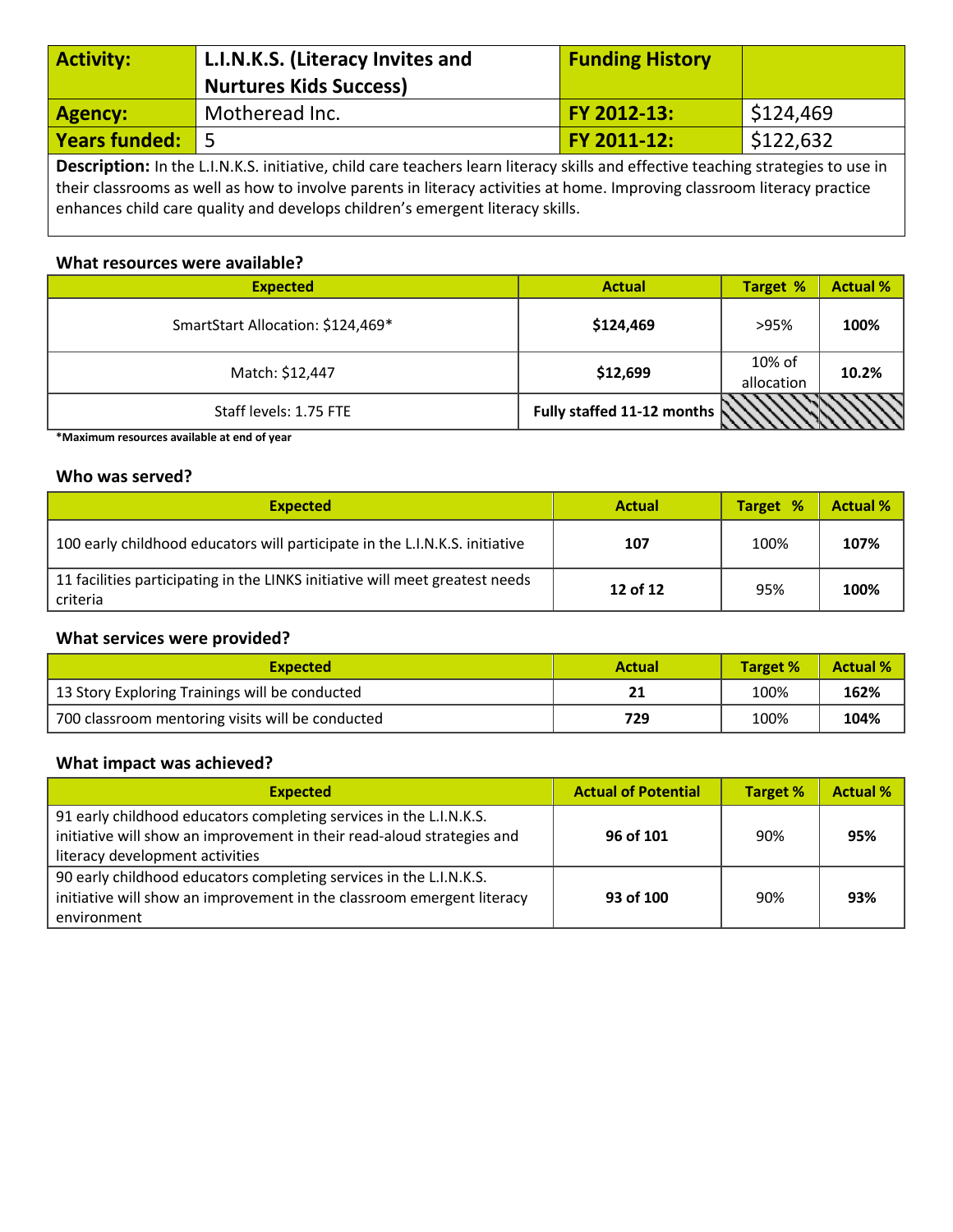| <b>Activity:</b>                                                                                                            | North Carolina Pre-Kindergarten | <b>Funding History</b> |             |  |
|-----------------------------------------------------------------------------------------------------------------------------|---------------------------------|------------------------|-------------|--|
|                                                                                                                             | Program                         |                        |             |  |
| <b>Agency:</b>                                                                                                              | <b>Wake County SmartStart</b>   | FY 2012-13:            | \$3,005,054 |  |
| <b>Years funded:</b>                                                                                                        | 12                              | <b>FY 2011-12:</b>     | \$3,030,985 |  |
| <b>Description:</b> The Nexth Carolina Dre Kindergarten Dreggam is an early learning enpertunity for eligible four and five |                                 |                        |             |  |

**Description:** The North Carolina Pre-Kindergarten Program is an early learning opportunity for eligible four- and fiveyear-olds. This program will provide a comprehensive approach to preparing children for school success by addressing children's cognitive, social, emotional, language and physical needs in structured, quality classroom environments.

# **What resources were available?**

| <b>Expected</b>                     | <b>Actual</b>                          | <b>Target %</b>      | <b>Actual %</b> |
|-------------------------------------|----------------------------------------|----------------------|-----------------|
| SmartStart Allocation: \$3,005,054* | \$2,991,330                            | >95%                 | 99.5%           |
| Match: \$300,505                    | \$801,328                              | 10% of<br>allocation | 26.7%           |
| Staff levels: 4.4 FTE               | Fully staffed 11-12 months $\mathbb N$ |                      |                 |

**\*Maximum resources available at end of year** 

# **Who was served?**

| <b>Expected</b>                                                  | Actual       | Target % | <b>Actual %</b> |
|------------------------------------------------------------------|--------------|----------|-----------------|
| 1150 children will meet greatest needs criteria                  | 1210 of 1210 | 95%      | 100%            |
| 25 administrators will receive any level of technical assistance | 39           | 100%     | 156%            |

# **What services were provided?**

| <b>Expected</b>                                                                          | <b>Actual</b> | <b>Target %</b> | <b>Actual %</b> |
|------------------------------------------------------------------------------------------|---------------|-----------------|-----------------|
| 75 technical assistance visits will be provided                                          | 153           | 100%            | 204%            |
| 10 outreach events will be implemented                                                   | 30            | 100%            | 300%            |
| 1500 children will receive developmental screening prior to eligibility<br>determination | 1670          | 100%            | 111%            |

| <b>Expected</b>                                                                                                                                                                                        | <b>Actual of Potential</b> | <b>Target %</b> | <b>Actual %</b> |
|--------------------------------------------------------------------------------------------------------------------------------------------------------------------------------------------------------|----------------------------|-----------------|-----------------|
| 51 NC Pre-K lead teachers will have required qualifications at the time they<br>start teaching in a NC Pre-K classroom                                                                                 | 64 of 73                   | 70%             | 88%             |
| 1150 children in families with low income identified and served through the<br>Pre-K Application Center who are placed will attend a 4 or 5 star program or<br>Wake County Public Schools Title I site | 1210 of 1210               | 95%             | 100%            |
| 37 NC Pre-K sites (including Title I and Head Start) will demonstrate<br>successful implementation of a family engagement plan                                                                         | 46 of 46                   | 80%             | 100%            |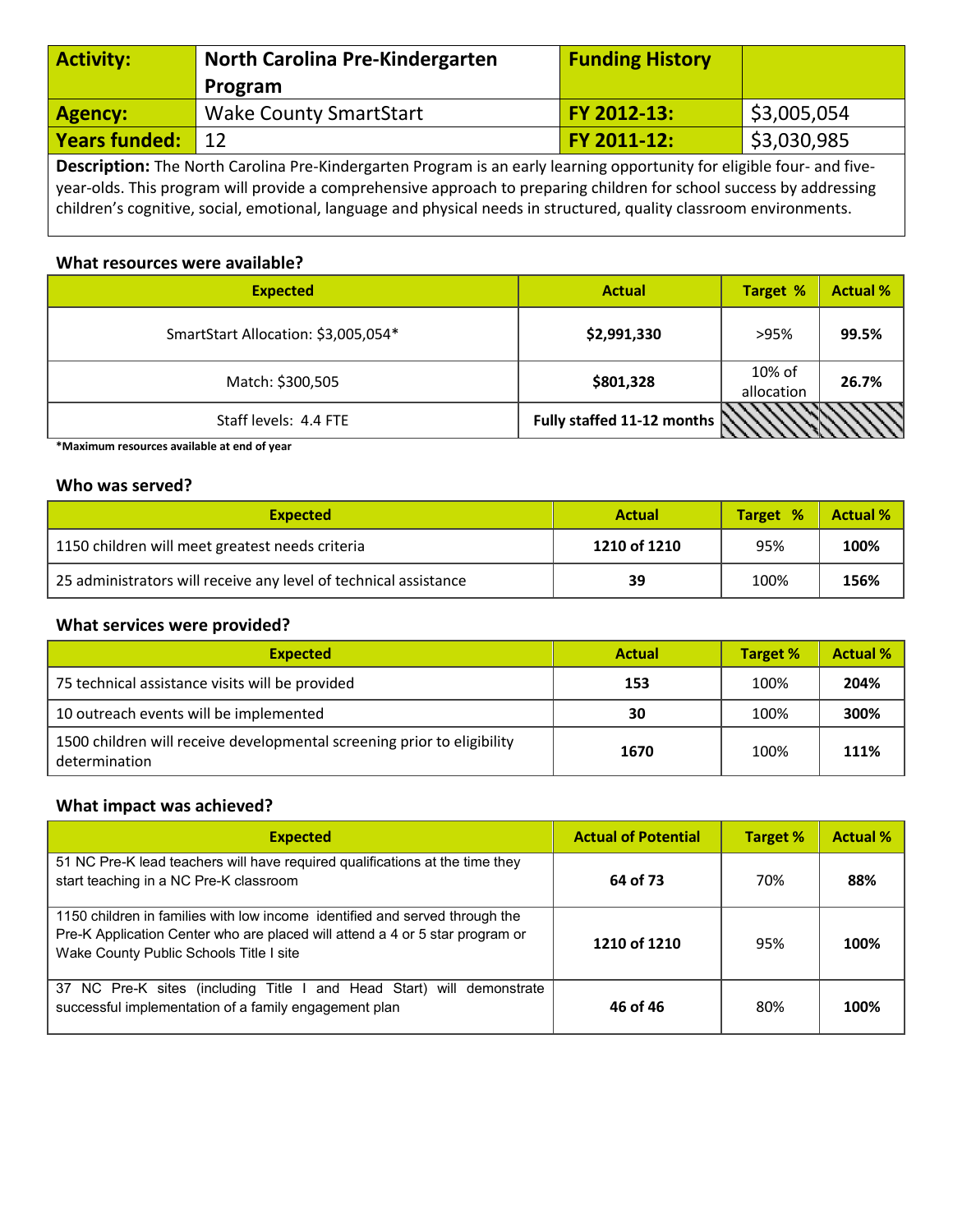| <b>Activity:</b>                                                                                                       | <b>Nurse Family Partnership</b>   | <b>Funding History</b> |          |
|------------------------------------------------------------------------------------------------------------------------|-----------------------------------|------------------------|----------|
| Agency:                                                                                                                | <b>Wake County Human Services</b> | FY 2012-13:            | \$75,000 |
| <b>Years funded:</b>                                                                                                   |                                   | <b>FY 2011-12:</b>     | \$75,000 |
| <b>Description:</b> NEP is an evidence-based community health care program that empowers low-income first time mothers |                                   |                        |          |

**Description:** NFP is an evidence-based community health care program that empowers low-income, first time mothers to become confident parents and strong women by partnering them with nurse home visitors. This trusted relationship instills a level of confidence in the first-time moms that will help them guide them and their children to successful futures.

# **What resources were available?**

| <b>Expected</b>                              | <b>Actual</b>                       | <b>Target %</b>      | <b>Actual %</b> |
|----------------------------------------------|-------------------------------------|----------------------|-----------------|
| SmartStart Allocation: \$75,000*             | \$75,000                            | >95%                 | 100%            |
| Match: \$7,500                               | \$29,048                            | 10% of<br>allocation | 38.7%           |
| Staff levels: FTE 5 (WCSS funding for 1 FTE) | Fully staffed less than 9<br>months |                      |                 |

**\*Maximum resources available at end of year; WCSS does not fund the entire NFP program but information below is for the entire program.** 

# **Who was served?**

| <b>Expected</b>             | <b>Actual</b> | Target % | <b>Actual %</b> |
|-----------------------------|---------------|----------|-----------------|
| 100 families will be served | 122           | 100%     | 122%            |
| 80 children will be served  | 95            | 100%     | 119%            |

# **What services were provided?**

| <b>Expected</b>                    | <b>Actual</b> | <b>Target %</b> | <b>Actual %</b> |
|------------------------------------|---------------|-----------------|-----------------|
| 1500 home visits will be completed | 1524          | 100%            | 102%            |

| <b>Expected</b>                                                                                              | <b>Actual of Potential</b> | <b>Target %</b> | <b>Actual %</b> |
|--------------------------------------------------------------------------------------------------------------|----------------------------|-----------------|-----------------|
| 177 babies born since program inception will have a healthy birth weight                                     | 171 of 199                 | 89%             | 86%             |
| 145 women who have given birth since program inception will initiate<br>breastfeeding                        | 156 of 193                 | 75%             | 81%             |
| 36 women who complete 18 month post partum period will not have a<br>subsequent pregnancy within that period | 34 of 48                   | 75%             | 71%             |
| 229 children served in each age cohort will have up to date<br>immunizations                                 | 235 of 254                 | 90%             | 93%             |
| 222 YTD potential pregnancy completers will complete the pregnancy<br>phase                                  | 212 of 247                 | 90%             | 86%             |
| 138 YTD potential infancy completers will complete the infancy phase                                         | 104 of 172                 | 80%             | 60%             |
| 122 YTD potential toddler completers will complete the toddler phase                                         | 111 of 135                 | 90%             | 82%             |

| <b>Model Fidelity Expectations</b>                              |  | <b>Target %</b> | <b>Actual %</b> |
|-----------------------------------------------------------------|--|-----------------|-----------------|
| 70% of expected visits will be completed during pregnancy phase |  | 70%             | 75%             |
| 65% of expected visits will be completed during infancy phase   |  | 65%             | 56%             |
| 60% of expected visits will be completed during toddler phase   |  | 60%             | 64%             |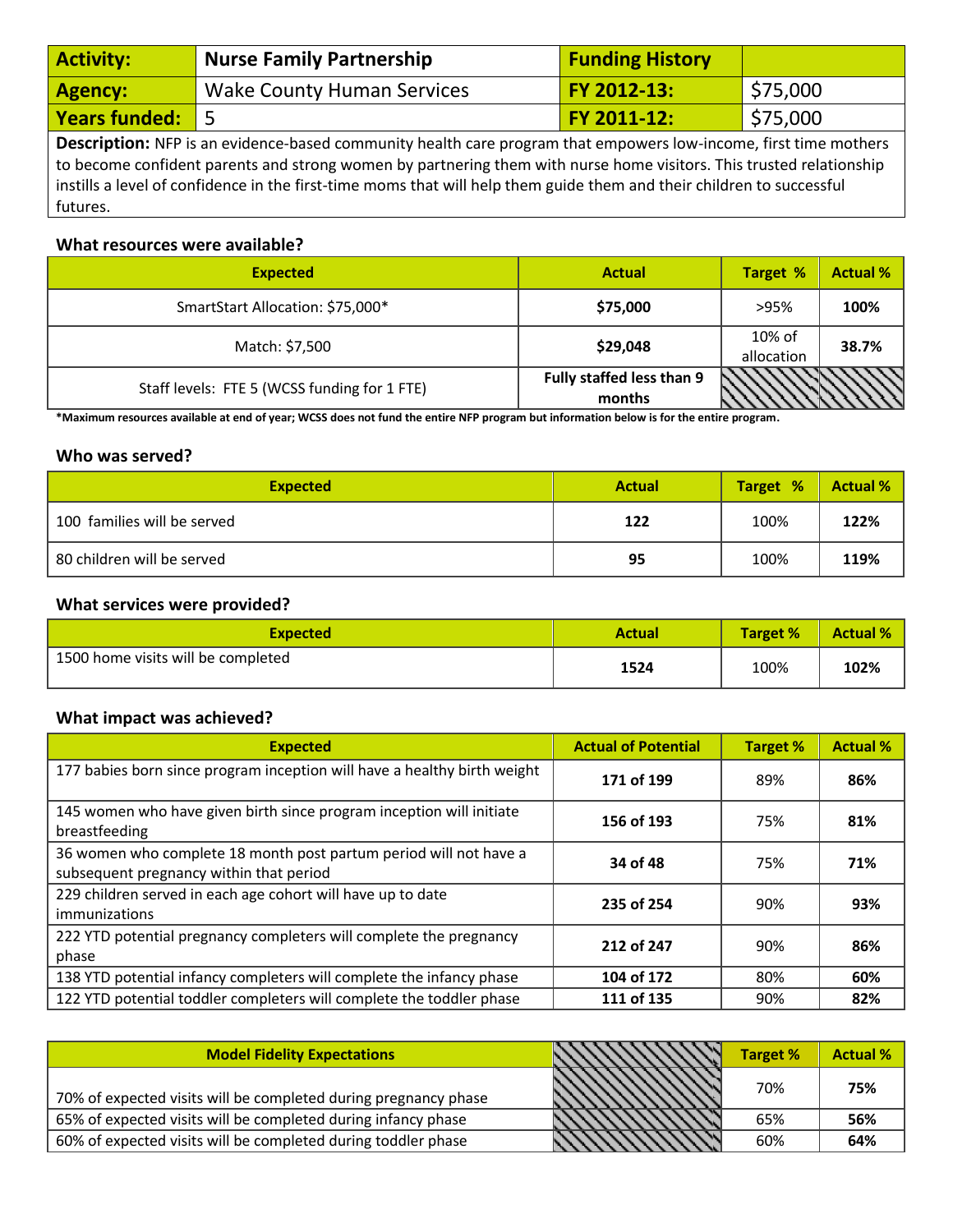| <b>Activity:</b>     | The Nurturing Program for Spanish<br><b>Speaking Families (Crianza Con</b><br>Cariño)                                 | <b>Funding History</b> |          |
|----------------------|-----------------------------------------------------------------------------------------------------------------------|------------------------|----------|
| <b>Agency:</b>       | <b>SAFEchild</b>                                                                                                      | FY 2012-13:            | \$81,106 |
| <b>Years funded:</b> | 14                                                                                                                    | FY 2011-12:            | \$78,384 |
|                      | Description: The Nurturing Program serves Spanish speaking families in Wake County with children birth to five-years- |                        |          |

old and who need secondary prevention of child abuse and neglect. This 15 week family education program blends childrearing information with social supports to strengthen Spanish-speaking families. Culturally sensitive, bilingual volunteers facilitate parent and children's groups using a nationally recognized curriculum. Parents and their children attend together but meet in separate groups.

# **What resources were available?**

| <b>Expected</b>                  | <b>Actual</b>                           | <b>Target %</b>      | <b>Actual %</b> |
|----------------------------------|-----------------------------------------|----------------------|-----------------|
| SmartStart Allocation: \$81,106* | \$78,542                                | >95%                 | 96.8%           |
| Match: \$8,111                   | \$20,533                                | 10% of<br>allocation | 25.3%           |
| Staff levels: 1.66 FTE           | Fully staffed 11-12 months $\mathbb{N}$ |                      |                 |

**\*Maximum resources available at end of year** 

# **Who was served?**

| <b>Expected</b>                               | <b>Actual</b> | Target % | <b>Actual %</b> |
|-----------------------------------------------|---------------|----------|-----------------|
| 40 children will participate in groups        | 54            | 100%     | 135%            |
| 46 children will meet greatest needs criteria | 54            | 85%      | 100%            |
| 36 adults will participate in groups          | 43            | 100%     | 119%            |

# **What services were provided?**

| Expected                                              | Actual | <b>Target %</b> | <b>Actual %</b> |
|-------------------------------------------------------|--------|-----------------|-----------------|
| 3 groups (each group is 15 sessions) will be provided |        | 100%            | 100%            |

| <b>Expected</b>                                                                                                                                                                                            | <b>Actual of Potential</b> | <b>Target %</b> | <b>Actual %</b> |
|------------------------------------------------------------------------------------------------------------------------------------------------------------------------------------------------------------|----------------------------|-----------------|-----------------|
| 29 family caregivers completing at least 11 of 15 sessions will experience<br>an increase in nurturing parenting attitudes as measured by changes in<br>pre post test Adult Adolescent Parenting Inventory | 36 of 36                   | 80%             | 100%            |
| 27 family caregivers completing at least 11 of 15 sessions will experience<br>an increase in Empathy as measured by changes in pre post test Adult<br><b>Adolescent Parenting Inventory</b>                | 35 of 36                   | 75%             | 97%             |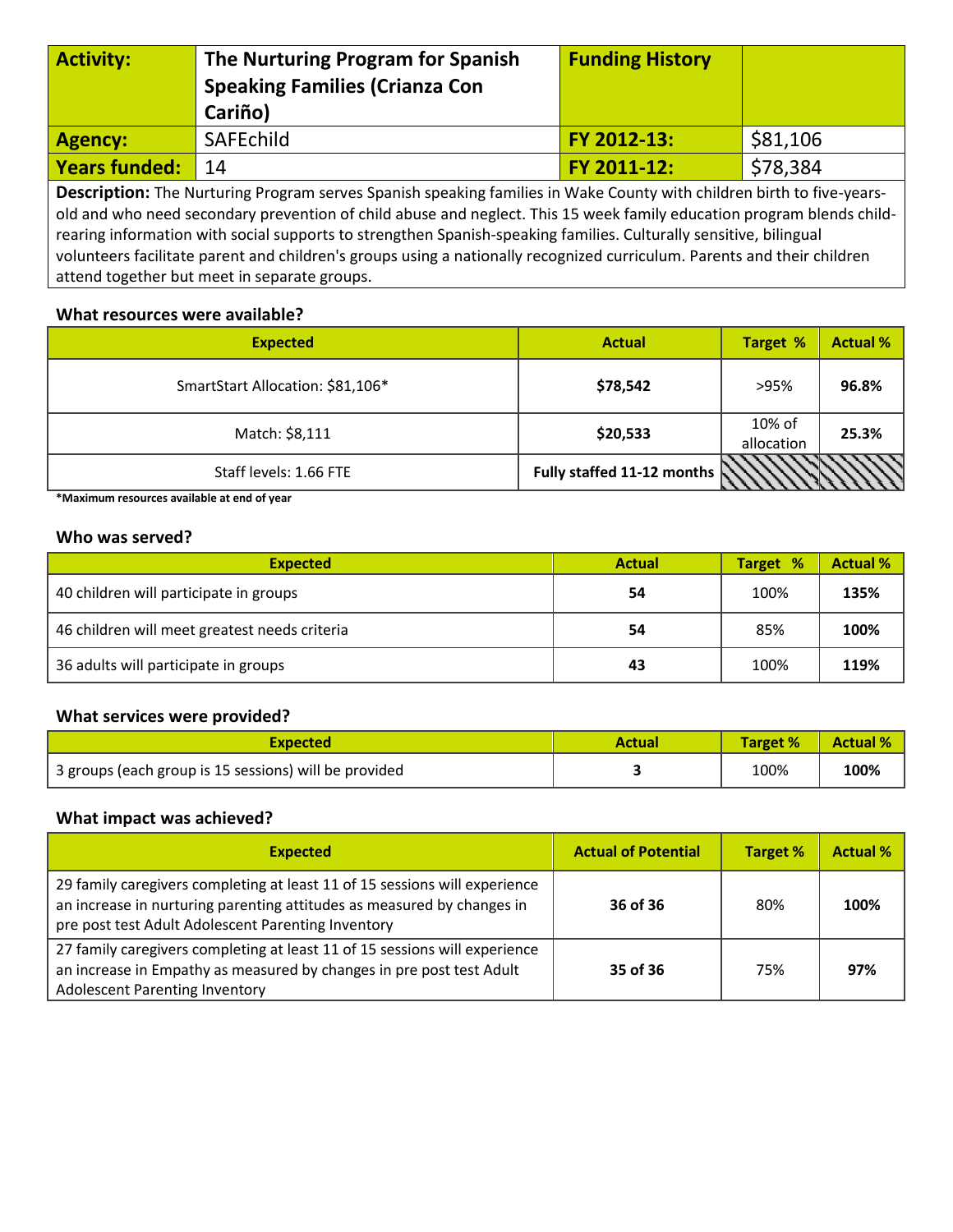| <b>Activity:</b>                                                                                                      | <b>Parents as Teachers Home Visiting</b>                                                                     | <b>Funding History</b> |           |  |  |
|-----------------------------------------------------------------------------------------------------------------------|--------------------------------------------------------------------------------------------------------------|------------------------|-----------|--|--|
|                                                                                                                       | Program                                                                                                      |                        |           |  |  |
| <b>Agency:</b>                                                                                                        | <b>Project Enlightenment - Wake County</b>                                                                   | FY 2012-13:            | \$433,426 |  |  |
|                                                                                                                       | <b>Public Schools</b>                                                                                        |                        |           |  |  |
| <b>Years funded:</b>                                                                                                  | 17                                                                                                           | FY 2011-12:            | \$397,829 |  |  |
| <b>Description:</b> Parents as Teachers (PAT) is an international early childhood parent education and family support |                                                                                                              |                        |           |  |  |
| program serving families throughout pregnancy until their child enters kindergarten, usually age five. The program is |                                                                                                              |                        |           |  |  |
| designed to enhance child development and school achievement through parent education. Interactions include:          |                                                                                                              |                        |           |  |  |
|                                                                                                                       | personal visits, group meetings, annual developmental screenings and functional assessments and referrals to |                        |           |  |  |

community resources to families on an as needed basis.

# **What resources were available?**

| <b>Expected</b>                   | <b>Actual</b>                                  | <b>Target %</b>      | <b>Actual %</b> |
|-----------------------------------|------------------------------------------------|----------------------|-----------------|
| SmartStart Allocation: \$433,426* | \$430,833                                      | >95%                 | 99.4%           |
| Match: \$43,343                   | \$68,936                                       | 10% of<br>allocation | 15.9%           |
| Staff levels: 6.7 FTE             | Fully staffed 11-12 months $\vert \cdot \vert$ |                      |                 |

**\*Maximum resources available at end of year** 

# **Who was served?**

| <b>Expected</b>                               | <b>Actual</b> | Target % | <b>Actual %</b> |
|-----------------------------------------------|---------------|----------|-----------------|
| 292 children in families will enroll in PAT   | 278           | 100%     | 95%             |
| 250 children will meet greatest need criteria | 254 of 278    | 90%      | 91%             |
| 223 families will enroll in PAT               | 211           | 100%     | 95%             |

# **What services were provided?**

| <b>Expected</b>                                                                                  | <b>Actual</b> | <b>Target %</b> | <b>Actual %</b> |
|--------------------------------------------------------------------------------------------------|---------------|-----------------|-----------------|
| 3,000 home visits will be completed with families                                                | 2.512         | 100%            | 84%             |
| 12 group meetings will be conducted                                                              | 12            | 100%            | 100%            |
| 175 children will receive developmental screening (ASQ) and health<br>assessments from PAT staff | 216           | 100%            | 123%            |
| 13 children will have IFSP or IEP developed as a result of PAT staff referral<br>or support      | 13            | 100%            | 100%            |

| <b>Expected</b>                                                            | <b>Actual of Potential</b> | <b>Target %</b> | <b>Actual %</b> |
|----------------------------------------------------------------------------|----------------------------|-----------------|-----------------|
| 19 families enrolled less than 6 months will exhibit positive growth in    |                            |                 |                 |
| parenting quality as measured by the Keys to Interactive Parenting Scales  | 31 of 32                   | 60%             | 97%             |
| 90 families enrolled in program for 6+ months will exhibit positive growth |                            |                 |                 |
| in parenting quality or will maintain a score of 4.0 or higher as measured | 92 of 106                  | 85%             | 87%             |
| by the Keys to Interactive Parenting Scales                                |                            |                 |                 |
| 169 families served will access resources as a result of staff support     | 208 of 211                 | 80%             | 99%             |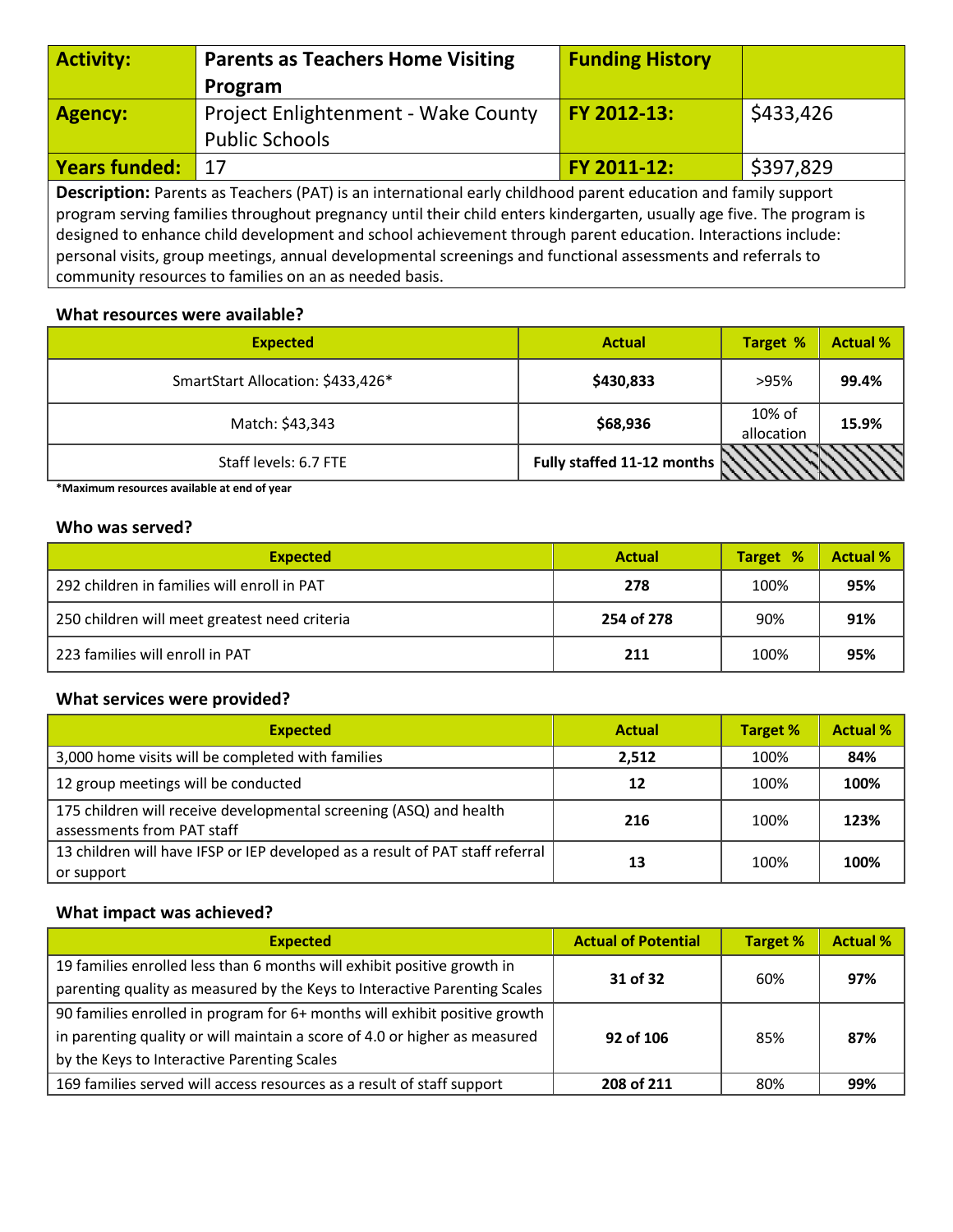| <b>Activity:</b>     | <b>Program Coordination and Evaluation</b>                                                                                                                                                                                                                                                                                                                                                                                                                                                                                                                                                                                                                                                                                                                                                                                                                | <b>Funding History</b> |           |
|----------------------|-----------------------------------------------------------------------------------------------------------------------------------------------------------------------------------------------------------------------------------------------------------------------------------------------------------------------------------------------------------------------------------------------------------------------------------------------------------------------------------------------------------------------------------------------------------------------------------------------------------------------------------------------------------------------------------------------------------------------------------------------------------------------------------------------------------------------------------------------------------|------------------------|-----------|
| <b>Agency:</b>       | <b>Wake County SmartStart</b>                                                                                                                                                                                                                                                                                                                                                                                                                                                                                                                                                                                                                                                                                                                                                                                                                             | FY 2012-13:            | \$270,284 |
| <b>Years funded:</b> | 17                                                                                                                                                                                                                                                                                                                                                                                                                                                                                                                                                                                                                                                                                                                                                                                                                                                        | FY 2011-12:            | \$275,294 |
|                      | Description: In an effort to build the capacity of communities and families to prepare children for success in school and<br>in life, Program Coordination and Evaluation experts work with community stakeholders to develop activities to achieve<br>the goals, objectives and outcomes. Staff provides support, expertise and oversees other roles such as preparing<br>community needs assessments, managing the Request for Proposal processes and participating in the development of<br>staff funding recommendations. Staff also work with partners to develop annual evaluation plans and track<br>implementation and outcomes for all funded activities; conduct partner site visits to assess progress toward program<br>goals; participate in strategic planning; gather and analyze relevant data; and report findings to the North Carolina |                        |           |

# **What resources were available?**

Partnership for Children (NCPC) and others as required and/or requested.

| <b>Expected</b>                   | <b>Actual</b>                          | <b>Target %</b>      | <b>Actual %</b> |
|-----------------------------------|----------------------------------------|----------------------|-----------------|
| SmartStart Allocation: \$270,284* | \$270,284                              | >95%                 | 100%            |
| Match: \$27,028                   | \$97,199                               | 10% of<br>allocation | 36%             |
| Staff levels: 3FTE                | Fully staffed 11-12 months $\mathbb N$ |                      |                 |

**\*Maximum resources available at end of year** 

#### **Who was served?**

| <b>Expected</b>                            | <b>Actual</b> | <b>Target %</b> | <b>Actual %</b> |
|--------------------------------------------|---------------|-----------------|-----------------|
| 13 partners will receive monitoring visits | 13            | 100%            | 100%            |

# **What services were provided?**

| <b>Expected</b>                                                                                 | <b>Actual</b> | <b>Target %</b> | <b>Actual %</b> |
|-------------------------------------------------------------------------------------------------|---------------|-----------------|-----------------|
| 50 technical assistance contacts with partners will be conducted                                | 93            | 100%            | 186%            |
| 4 community wide issues or needs will be identified in collaboration with<br>community partners |               | 100%            | 100%            |
| 10 reports will be prepared or presented to Board or Committees                                 | 12            | 100%            | 120%            |
| 2 grant applications will be submitted or implemented                                           |               | 100%            | 250%            |

# **What impact was achieved?**

| <b>Expected</b>                                                                                                                                                                                                  | <b>Actual of Potential</b> | <b>Target %</b> | <b>Actual %</b> |
|------------------------------------------------------------------------------------------------------------------------------------------------------------------------------------------------------------------|----------------------------|-----------------|-----------------|
| 14 Program Planning and Allocation committee members will report they were<br>able to make knowledgeable decisions as a result of information provided by<br>PCE department staff.                               | 14 of 17                   | 85%             | 82%             |
| 3 community capacity needs or systems issues identified will be addressed<br>through an action plan or community wide initiative developed or expanded as<br>a result of activity leadership.                    | $3$ of 4                   | 75%             | 75%             |
| 9 DSP's will make improvements in their activity implementation based on<br>identified needs, including use of additional resources, application of best<br>practices, or strengthening of their evaluation plan | 11 of 11                   | 80%             | 100%            |
| 0 NCPC monitoring findings regarding PC-E documentation will be identified                                                                                                                                       | $NA^*$                     |                 |                 |

\*Not monitored in FY 12-13.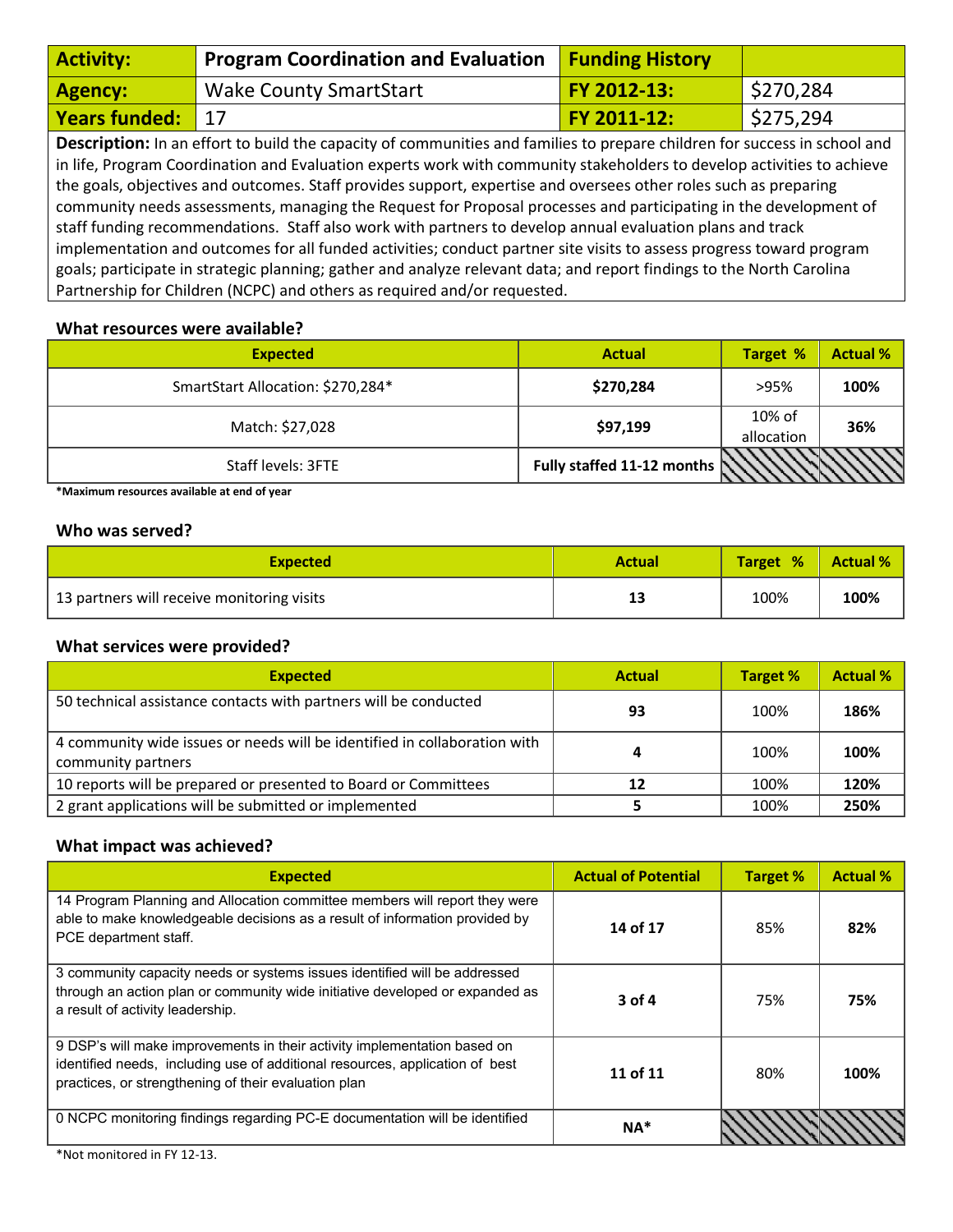| <b>Activity:</b>                                                                                                    | <b>Project CATCH</b>                                                                                                | <b>Funding History</b> |          |  |  |
|---------------------------------------------------------------------------------------------------------------------|---------------------------------------------------------------------------------------------------------------------|------------------------|----------|--|--|
| <b>Agency:</b>                                                                                                      | The Salvation Army                                                                                                  | FY 2012-13:            | \$59,682 |  |  |
| <b>Years funded:</b>                                                                                                | 8                                                                                                                   | FY 2011-12:            | \$55,889 |  |  |
| Description: Services for families and children who are homeless include developmental screening, needs assessment, |                                                                                                                     |                        |          |  |  |
|                                                                                                                     | case management and linkage to services. Services for shelter programs include training and technical assistance to |                        |          |  |  |
| increase program capacity to address the needs of young children. This activity is also funded by the John Rex      |                                                                                                                     |                        |          |  |  |
| Endowment.                                                                                                          |                                                                                                                     |                        |          |  |  |

# **What resources were available?**

| <b>Expected</b>                  | <b>Actual</b>                          | Target %             | <b>Actual %</b> |
|----------------------------------|----------------------------------------|----------------------|-----------------|
| SmartStart Allocation: \$59,682* | \$59,682                               | >95%                 | 100%            |
| Match: \$5,968                   | \$54,842                               | 10% of<br>allocation | 91.9%           |
| Staff levels: 1 FTE              | Fully staffed 11-12 months $\mathbb N$ |                      |                 |

**\*Maximum resources available at end of year** 

# **Who was served?**

| <b>Expected</b>                                                                                                        | <b>Actual</b> | Target % | <b>Actual %</b> |
|------------------------------------------------------------------------------------------------------------------------|---------------|----------|-----------------|
| 200 children 0-5 will be referred to Project CATCH                                                                     | 182           | 100%     | 91%             |
| 150 children will receive psychosocial needs assessments                                                               | 123           | 100%     | 82%             |
| 40 children will have some of psychosocial needs assessment completed<br>by referring shelter staff                    | 36            | 100%     | 90%             |
| 10 shelter programs' staff will participate in at least 50% of interagency<br>staffing or information sharing meetings |               | 100%     | 70%             |
| 8 shelter programs will receive training and TA based on previous year's<br>or updated plan                            | 11            | 100%     | 138%            |

# **What services were provided?**

| <b>Expected</b>                                                                            | <b>Actual</b> | Target % | <b>Actual %</b> |
|--------------------------------------------------------------------------------------------|---------------|----------|-----------------|
| 550 individual follow up or intervention contacts will be provided                         | 464           | 100%     | 84%             |
| 5 new or revised interagency protocols will be developed                                   |               | 100%     | 120%            |
| 40 individual TA contacts will be provided to shelter programs                             | 60            | 100%     | 150%            |
| 10 Resource presentations or trainings will be provided at information<br>sharing meetings | 11            | 100%     | 110%            |

| <b>Expected</b>                                                                                                                                     | <b>Actual of Potential</b> | <b>Target %</b> | <b>Actual %</b> |
|-----------------------------------------------------------------------------------------------------------------------------------------------------|----------------------------|-----------------|-----------------|
| 5 shelter programs participating in information sharing activities will<br>report making referrals and follow up contacts for children and families | 7 of 10                    | 50%             | 70%             |
| 8 shelter programs assessed will successfully achieve a goal related to<br>serving children and families more effectively                           | 7 of 10                    | 75%             | 70%             |
| 65 children assessed will receive a needed service as a result of activity<br>referral/case management                                              | 89 of 149                  | 60%             | 66%             |
| 30 children assessed will receive an evidence based or informed service<br>as a result of activity referral/case management                         | 19 of 149                  | 20%             | 13%             |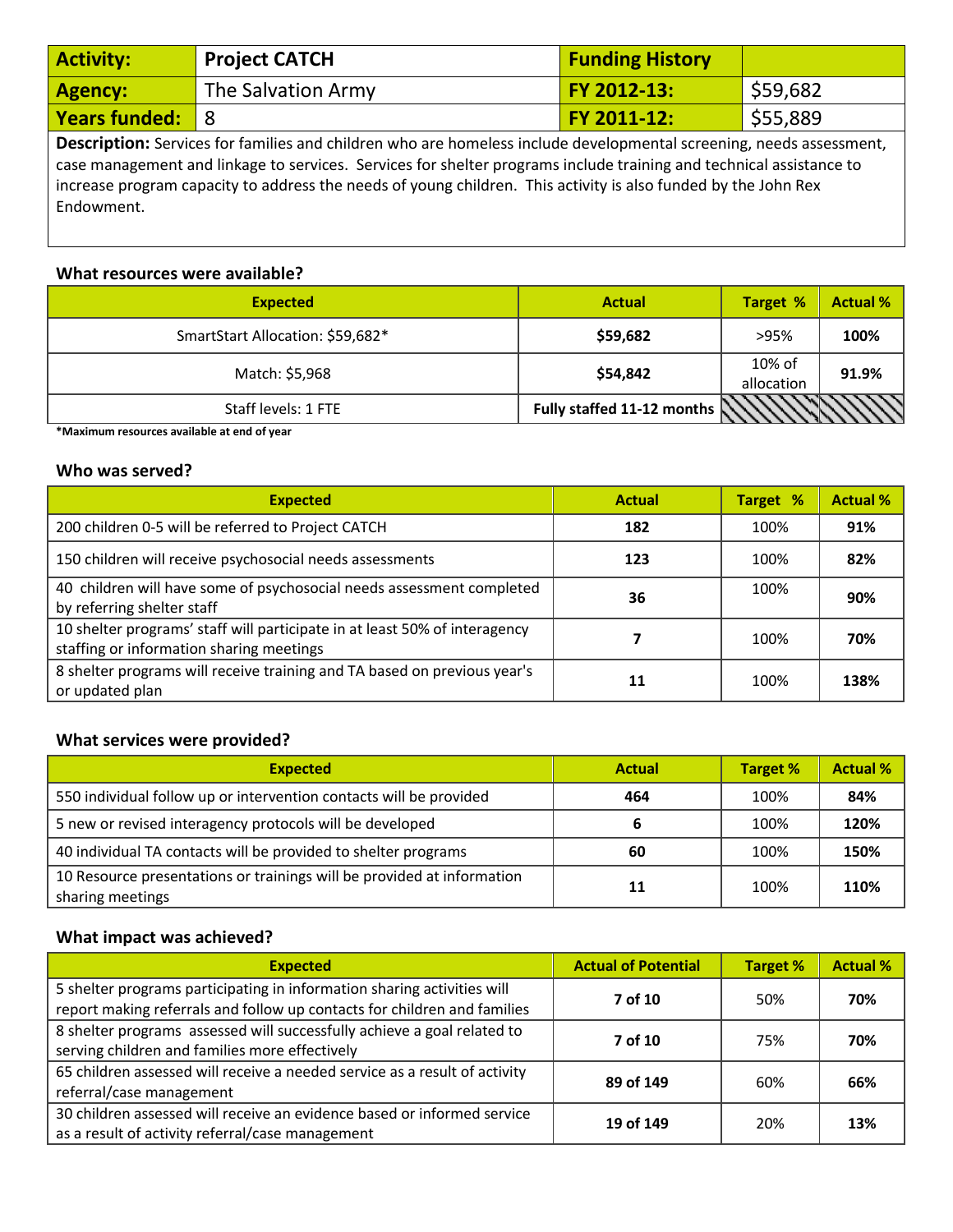| <b>Activity:</b>     | <b>Quality Enhancement and</b><br><b>Maintenance Initiative in Child Care</b><br><b>Centers &amp; Family Child Care Homes</b> | <b>Funding History</b> |           |
|----------------------|-------------------------------------------------------------------------------------------------------------------------------|------------------------|-----------|
| Agency:              | Wake County SmartStart Inc.                                                                                                   | FY 2012-13:            | \$660,790 |
| <b>Years funded:</b> | 14                                                                                                                            | FY 2011-12:            | \$734,288 |

**Description:** The Quality Enhancement (QE) Initiative provides on-site consultation to one to three star licensed centers in Wake County. Services offered include on-site technical assistance, training, consultation, plan development, and professional development for child care providers through consultation. The Quality Maintenance Initiative (QM) provides on-site consultation to four to five star licensed centers including technical assistance, training, consultation, plan development and professional development referrals for child care providers. Intensive consultation regarding instructional support practices will be provided to selected pre-k classrooms. A series of director leadership sessions will be provided to support the development of strong leadership practices.

# **What resources were available?**

| <b>Expected</b>                  | <b>Actual</b>                           | <b>Target %</b>      | <b>Actual %</b> |
|----------------------------------|-----------------------------------------|----------------------|-----------------|
| SmartStart Allocation: \$660,790 | \$660,790                               | >95%                 | 100%            |
| Match: \$66,079                  | \$63,362                                | 10% of<br>allocation | 9.6%            |
| Staff levels: 9.6 FTE            | Fully staffed 11-12 months $\mathbb{N}$ |                      |                 |

**\*Maximum resources available at end of year** 

# **Who was served?**

| <b>Expected</b>                                                                                      | <b>Actual</b> | Target % | <b>Actual %</b> |
|------------------------------------------------------------------------------------------------------|---------------|----------|-----------------|
| 28 child care centers will receive Quality Enhancement (QE) consultation                             | 27            | 100%     | 96%             |
| 17 child care centers will receive Quality Maintenance (QM) consultation                             | 22            | 100%     | 129%            |
| 5 child care centers will receive intensive teacher child interaction<br>consultation (subset of QM) |               | 100%     | 100%            |
| 20 directors will attend at least 7 of 10 leadership seminars                                        |               | 100%     | 35%             |
| 49 centers will meet the greatest needs criteria                                                     | 49            | 92%      | 100%            |

# **What services were provided?**

| <b>Expected</b>                           | Actual | <b>Target %</b> | <b>Actual %</b> |
|-------------------------------------------|--------|-----------------|-----------------|
| 1,400 onsite consultation/training visits | 1.458  | 100%            | 104%            |

| <b>Expected</b>                                                                                                                                                                                         | <b>Actual of Potential</b> | <b>Target %</b> | <b>Actual %</b> |
|---------------------------------------------------------------------------------------------------------------------------------------------------------------------------------------------------------|----------------------------|-----------------|-----------------|
| 18 child care centers participating in QE will improve their center quality<br>as measured by pre post environmental rating scales.                                                                     | 16 of 23                   | 80%             | 70%             |
| 16 child care centers participating in QM that are scheduled for<br>assessment in the fiscal year will increase or maintain their star rating                                                           | 16 of 17                   | 95%             | 94%             |
| 5 child care centers participating in Quality Enhancement that are<br>relicensed will improve their star rating                                                                                         | 6 of 6                     | 80%             | 100%            |
| 3 centers receiving intensive teacher/child interaction consultation pre<br>assessment will improve social emotional practices on post assessment                                                       | $2$ of $3$                 | 80%             | 67%             |
| 6 directors attending 7 leadership sessions will increase knowledge of<br>positive work environment and support from other directors                                                                    | 6 of 7                     | 80%             | 86%             |
| 6 directors attending 7 leadership sessions AND receive six months of<br>consultation in fiscal year will identify at least one goal and strategy they<br>have implemented to improve work environment. | 6 of 7                     | 80%             | 86%             |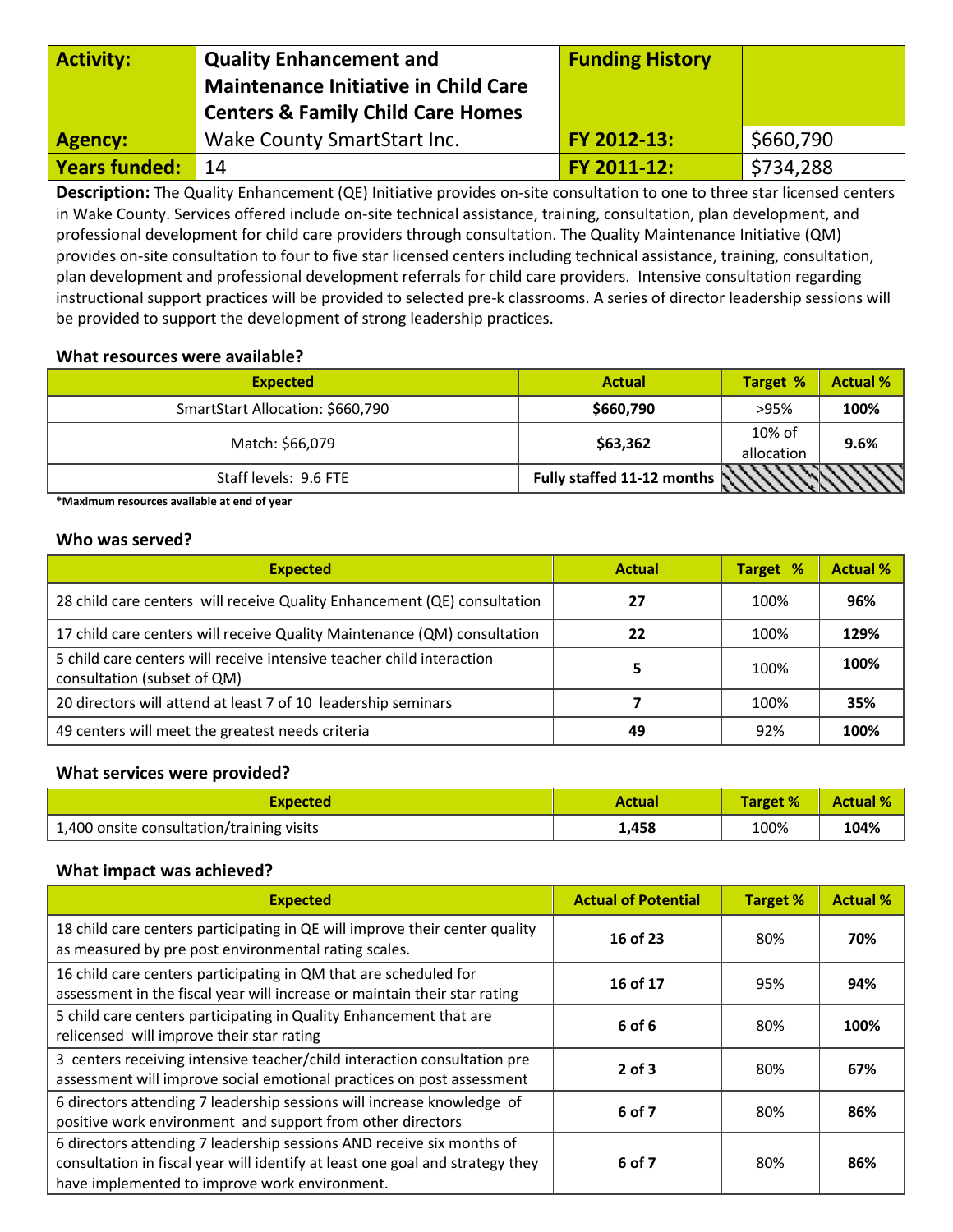| <b>Activity:</b>                                                                                                           | <b>School Readiness Services for Hispanic</b>                                                                             | <b>Funding History</b> |           |  |
|----------------------------------------------------------------------------------------------------------------------------|---------------------------------------------------------------------------------------------------------------------------|------------------------|-----------|--|
|                                                                                                                            | Children                                                                                                                  |                        |           |  |
| <b>Agency:</b>                                                                                                             | Catholic Charities of the Diocese of                                                                                      | FY 2012-13:            | \$111,804 |  |
|                                                                                                                            | Raleigh, Inc.                                                                                                             |                        |           |  |
| <b>Years funded:</b>                                                                                                       | 9                                                                                                                         | FY 2011-12:            | \$108,781 |  |
|                                                                                                                            | Description: The School Readiness Services for Hispanic Children program serves Hispanic families with children, birth to |                        |           |  |
| five, in Wake County. It is a multifaceted program that includes: Dialogic Reading to build language and literacy in early |                                                                                                                           |                        |           |  |
| childhood, developmental screenings and assistance accessing early intervention services, assessment of family             |                                                                                                                           |                        |           |  |
|                                                                                                                            | resources for basic needs and referrals to needed services and case management.                                           |                        |           |  |

# **What resources were available?**

| <b>Expected</b>                   | <b>Actual</b>                           | <b>Target %</b>         | <b>Actual %</b> |
|-----------------------------------|-----------------------------------------|-------------------------|-----------------|
| SmartStart Allocation: \$111,804* | \$111,804                               | >95%                    | 100%            |
| Match: \$11,180                   | \$46,648                                | $10\%$ of<br>allocation | 41.7%           |
| Staff levels: 1.91 FTE            | Fully staffed 11-12 months $\mathbb{N}$ |                         |                 |

**\*Maximum resources available at end of year** 

# **Who was served?**

| <b>Expected</b>                                | <b>Actual</b> | Target % | <b>Actual %</b> |
|------------------------------------------------|---------------|----------|-----------------|
| 375 children will meet greatest needs criteria | 395 of 395    | 95%      | 100%            |

# **What services were provided?**

| <b>Expected</b>                                                                   | <b>Actual</b> | <b>Target %</b> | <b>Actual %</b> |
|-----------------------------------------------------------------------------------|---------------|-----------------|-----------------|
| 375 individual referrals will be made                                             | 415           | 100%            | 111%            |
| 35 children will receive developmental screenings from activity staff             | 33            | 100%            | 94%             |
| 250 families receiving completed comprehensive needs assessments                  | 283           | 100%            | 113%            |
| 128 family caregivers will participate in Dialogic Reading parent-child<br>groups | 122           | 100%            | 95%             |
| 160 Dialogic Reading parent-child sessions will be provided                       | 175           | 100%            | 109%            |

| <b>Expected</b>                                                                                                                                            | <b>Actual of Potential</b> | <b>Target %</b> | <b>Actual %</b> |
|------------------------------------------------------------------------------------------------------------------------------------------------------------|----------------------------|-----------------|-----------------|
| 13 children (without IFSP/IEP) that receive a developmental screening<br>will have an IFSP or IEP developed as a result of activity referral or<br>support | 20 of 33                   | 40%             | 61%             |
| 167 families will receive at least one needed service as a result of<br>program activities                                                                 | 201 of 278                 | 60%             | 72%             |
| 86 family caregivers, attending 7 or more Dialogic Reading sessions will<br>demonstrate increased knowledge of book sharing practices                      | 79 of 107                  | 80%             | 74%             |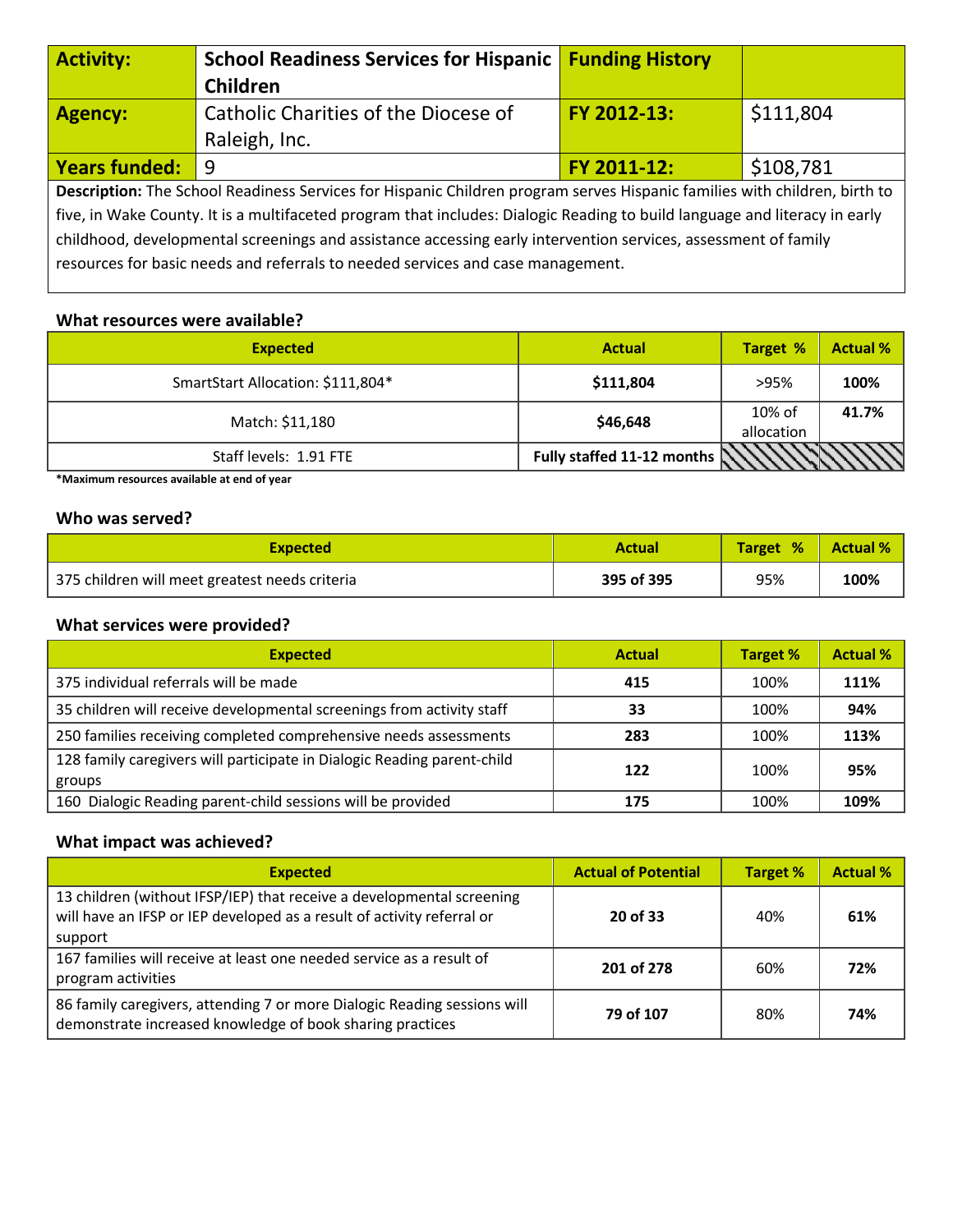| <b>Activity:</b>                                                                                                          | <b>Social/Emotional Interventions for</b>                                                                               | <b>Funding History</b> |           |  |  |
|---------------------------------------------------------------------------------------------------------------------------|-------------------------------------------------------------------------------------------------------------------------|------------------------|-----------|--|--|
|                                                                                                                           | <b>Young Children: SecurePath</b>                                                                                       |                        |           |  |  |
| <b>Agency:</b>                                                                                                            | Lucy Daniels Center for Early                                                                                           | FY 2011-12:            | \$226,086 |  |  |
|                                                                                                                           | Childhood                                                                                                               |                        |           |  |  |
| <b>Years funded:</b>                                                                                                      | -9                                                                                                                      | FY 2010-11:            | \$213,034 |  |  |
| Description: The Social/Emotional Interventions for Young Children program, also known as SecurePath, is a                |                                                                                                                         |                        |           |  |  |
|                                                                                                                           | comprehensive mental health service for young children in Wake County provided at the child's home or preschool.        |                        |           |  |  |
|                                                                                                                           | SecurePath staff offers mental health assessments, interventions, and therapy for children ages birth to five and their |                        |           |  |  |
| parents who need help with their child's social, emotional, or developmental challenges. Services are provided in English |                                                                                                                         |                        |           |  |  |
| and Spanish. Services are provide free-of-charge to children age five and younger, who have not yet started               |                                                                                                                         |                        |           |  |  |
| kindergarten. SecurePath focuses its resources on children and families who do not have insurance coverage or are         |                                                                                                                         |                        |           |  |  |

receiving Medicaid.

# **What resources were available?**

| <b>Expected</b>                   | <b>Actual</b>              | <b>Target %</b>      | <b>Actual %</b> |
|-----------------------------------|----------------------------|----------------------|-----------------|
| SmartStart Allocation: \$226,086* | \$224,230                  | >95%                 | 99.2%           |
| Match: \$22,609                   | \$36,307                   | 10% of<br>allocation | 16.1%           |
| Staff levels: 2.75 FTE            | Fully staffed 10-11 months |                      |                 |

**\*Maximum resources available at end of year** 

# **Who was served?**

| <b>Expected</b>                                                                         | <b>Actual</b> | Target % | <b>Actual %</b> |
|-----------------------------------------------------------------------------------------|---------------|----------|-----------------|
| 80 children will receive screening, evaluation, and intervention from<br>activity staff | 62            | 100%     | 78%             |
| 61 children will meet greatest needs criteria                                           | 62 of 62      | 98%      | 100%            |
| 25 child care providers will be served through individual consultation                  | 25            | 100%     | 100%            |

# **What services were provided?**

| <b>Expected</b>                                              | <b>Actual</b> | <b>Target %</b> | <b>Actual %</b> |
|--------------------------------------------------------------|---------------|-----------------|-----------------|
| 1215 child/family contacts (hour or longer) will be provided | 1162          | 100%            | 96%             |

| <b>Expected</b>                                                                                                                                                                                              | <b>Actual of Potential</b> | <b>Target %</b> | <b>Actual %</b> |
|--------------------------------------------------------------------------------------------------------------------------------------------------------------------------------------------------------------|----------------------------|-----------------|-----------------|
| 14 children in child care who receive at least 16 visits will maintain stable<br>childcare placement as a result of program services                                                                         | 14 of 15                   | 95%             | 93%             |
| 16 families who receive 26 sessions or are closed after 8 sessions will<br>show improvement of at least one standard deviation in at least one of<br>three scales on the Parent Child Relationship Inventory | 17 of 18                   | 90%             | 94%             |
| 34 children who receive 26 sessions or are closed after 8 sessions will<br>demonstrate improvement on the child's primary treatment goal                                                                     | 38 of 38                   | 90%             | 100%            |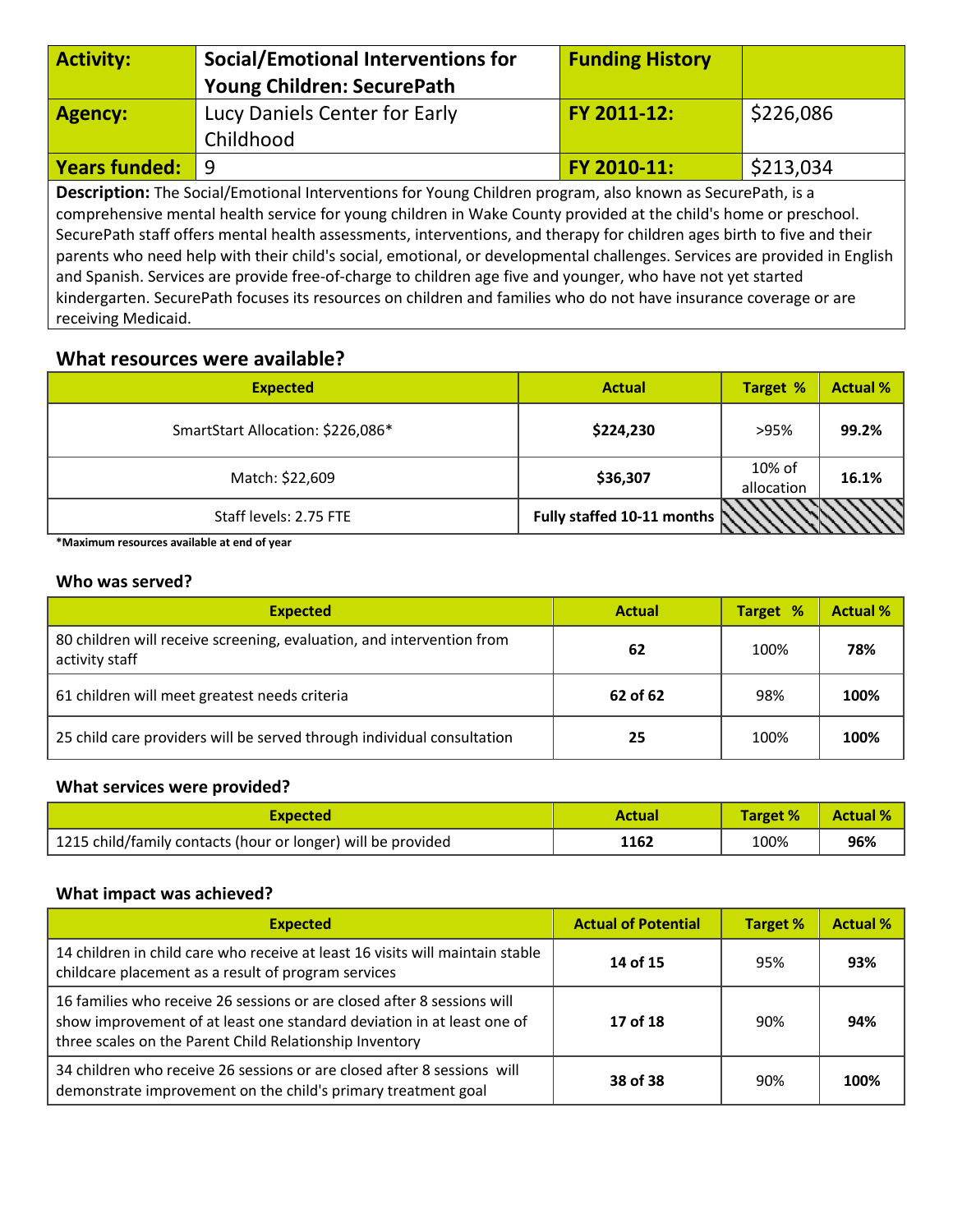| <b>Activity:</b>     | <b>Supporting School Readiness</b>                                                                                                                                                                                                                                                                                                                                                                                                                                                                                                                                                                                                                                                                                             | <b>Funding History</b> |           |
|----------------------|--------------------------------------------------------------------------------------------------------------------------------------------------------------------------------------------------------------------------------------------------------------------------------------------------------------------------------------------------------------------------------------------------------------------------------------------------------------------------------------------------------------------------------------------------------------------------------------------------------------------------------------------------------------------------------------------------------------------------------|------------------------|-----------|
| <b>Agency:</b>       | Project Enlightenment - Wake County                                                                                                                                                                                                                                                                                                                                                                                                                                                                                                                                                                                                                                                                                            | FY 2012-13:            | \$144,391 |
|                      | <b>Public Schools</b>                                                                                                                                                                                                                                                                                                                                                                                                                                                                                                                                                                                                                                                                                                          |                        |           |
| <b>Years funded:</b> | 13                                                                                                                                                                                                                                                                                                                                                                                                                                                                                                                                                                                                                                                                                                                             | FY 2011-12:            | \$134,560 |
|                      | Description: The Supporting School Readiness program works with children and their families in the year prior to entry<br>into kindergarten as well as with child care providers. During the year prior to kindergarten, children attend a part-day,<br>week-long summer enrichment program at an elementary school site and up to ten monthly playgroups focused on<br>social/personal skills using the Second Step curriculum. Families of children attending the playgroup attend monthly<br>parent sessions focused on oral language and readiness using The Literacy Connection at Home curriculum. Teachers of<br>greatest need children are offered training and child care centers/homes receive technical assistance. |                        |           |

# **What resources were available?**

| <b>Expected</b>                   | <b>Actual</b>                           | Target %             | <b>Actual %</b> |
|-----------------------------------|-----------------------------------------|----------------------|-----------------|
| SmartStart Allocation: \$144,391* | \$143,381                               | >95%                 | 99.3%           |
| Match: \$14,439                   | \$44,254                                | 10% of<br>allocation | 30.6%           |
| Staff levels: 1.88 FTE            | Fully staffed 11-12 months $\mathbb{N}$ |                      |                 |

**\*Maximum resources available at end of year** 

# **Who was served?**

| <b>Expected</b>                                                       | <b>Actual</b> | Target % | <b>Actual %</b> |
|-----------------------------------------------------------------------|---------------|----------|-----------------|
| 277 children will meet greatest needs criteria                        | 304 of 308    | 90%      | 99%             |
| 90 child care providers will attend Professional Development Workshop | 136           | 100%     | 151%            |

# **What services were provided?**

| <b>Expected</b>                                                                     | <b>Actual</b> | <b>Target %</b> | <b>Actual %</b> |
|-------------------------------------------------------------------------------------|---------------|-----------------|-----------------|
| 264 children will attend Summer Enrichment Program                                  | 289           | 100%            | 109%            |
| 198 family caregivers participating in Summer Enrichment Program                    | 289           | 100%            | 146%            |
| 45 children will attend the Getting Ready for Kindergarten program                  | 46            | 100%            | 102%            |
| 40 children will attend at least 6 of 10 Getting Ready for Kindergarten<br>sessions | 44            | 100%            | 110%            |
|                                                                                     |               |                 |                 |
| 45 families will attend the Getting Ready for Kindergarten program                  | 43            | 100%            | 96%             |

| <b>Expected</b>                                                                                                                                                                                             | <b>Actual of Potential</b> | <b>Target %</b> | <b>Actual %</b> |
|-------------------------------------------------------------------------------------------------------------------------------------------------------------------------------------------------------------|----------------------------|-----------------|-----------------|
| 246 children participating in the summer enrichment program will show<br>mastery in at least 10 of 12 of the domains listed on Enrichment<br>Inventory                                                      | 248 of 289                 | 85%             | 86%             |
| 39 children participating in the Getting Ready for Kindergarten program<br>will meet Second Step lesson objectives in all sessions they participate in                                                      | 42 of 46                   | 85%             | 91%             |
| 10 sessions will result in 85% of families reporting increase in knowledge<br>and skills                                                                                                                    | $10$ of $10$               | 100%            | 100%            |
| 170 child care providers attending each workshop will report on the<br>Professional Development Educator Survey that they have learned new<br>skills that will be implemented in their preschool classrooms | 164 of 189                 | 90%             | 87%             |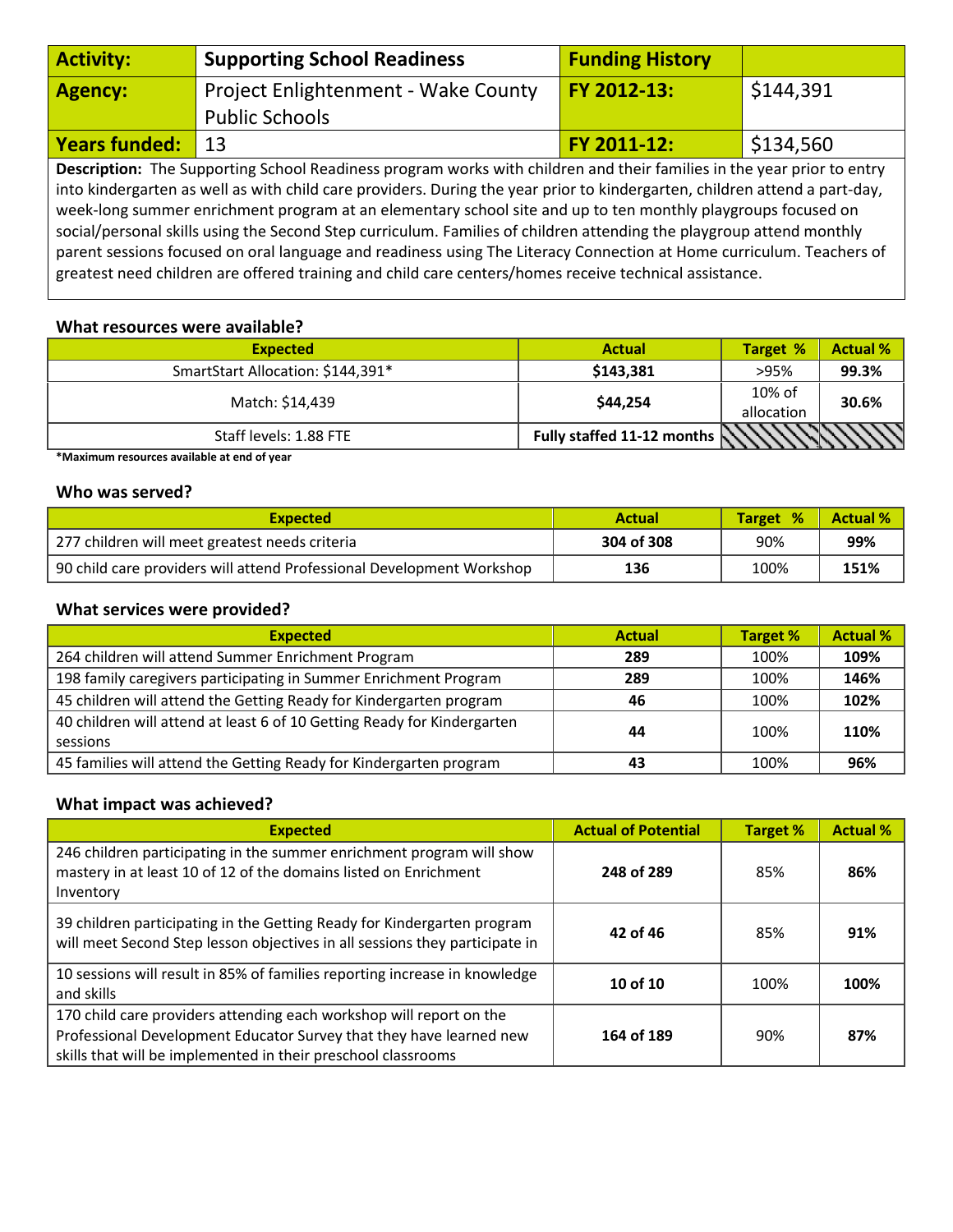| <b>Activity:</b>                                                                                                  | <b>Telamon Corporation NC Head Start</b> | <b>Funding History</b> |           |  |
|-------------------------------------------------------------------------------------------------------------------|------------------------------------------|------------------------|-----------|--|
|                                                                                                                   | <b>Family Literacy Program</b>           |                        |           |  |
| <b>Agency:</b>                                                                                                    | <b>Telamon Corporation</b>               | FY 2012-13:            | \$114,989 |  |
| Years funded: 5                                                                                                   |                                          | FY 2011-12:            | \$111,021 |  |
| <b>Description:</b> The Telamon Corporation Family Literacy Program has two components: a parenting skills series |                                          |                        |           |  |

and a home visitation program which focuses on literacy skills. Professionals facilitate two 10-week parenting skills series and an interpersonal problem-solving skills program for parents with children birth to 5. Upon completion of the program, each family receives literacy-related materials to encourage continued implementation of literacy-related practices.

# **What resources were available?**

| <b>Expected</b>                   | <b>Actual</b>                     | <b>Target %</b>      | <b>Actual %</b> |
|-----------------------------------|-----------------------------------|----------------------|-----------------|
| SmartStart Allocation: \$114,989* | \$112,879                         | >95%                 | 98.2%           |
| Match: \$11,499                   | \$34,146                          | 10% of<br>allocation | 29.7%           |
| Staff levels: 1.36 FTE            | Fully staffed 10-11 months $\sum$ |                      |                 |

**\*Maximum resources available at end of year** 

# **Who was served?**

| <b>Expected</b>                               | <b>Actual</b> | Target % | <b>Actual %</b> |
|-----------------------------------------------|---------------|----------|-----------------|
| 85 children will meet greatest needs criteria | 88 of 89      | 95%      | 99%             |

# **What services were provided?**

| <b>Expected</b>                                                                  | <b>Actual</b> | <b>Target %</b> | <b>Actual %</b> |
|----------------------------------------------------------------------------------|---------------|-----------------|-----------------|
| 50 family caregivers will attend "Raising a Thinking Child" parenting<br>classes | 50            | 100%            | 100%            |
| 30 "Raising a Thinking Child" classes will be provided                           | 30            | 100%            | 100%            |
| 50 family caregivers will receive Dialogic Reading home visits                   | 51            | 100%            | 102%            |
| 1,000 home visits will be provided                                               | 902           | 100%            | 90%             |

| <b>Expected</b>                                                                                                                                                                              | <b>Actual of Potential</b> | <b>Target %</b> | <b>Actual %</b> |
|----------------------------------------------------------------------------------------------------------------------------------------------------------------------------------------------|----------------------------|-----------------|-----------------|
| 31 parents attending 6 parenting classes will improve their knowledge in<br>helping their children learn how to problem solve on their own                                                   | 37 of 39                   | 80%             | 95%             |
| 38 parents attending at least 15 home visit sessions will improve their<br>shared book reading styles by implementing the practice of dialogic<br>reading                                    | 41 of 47                   | 80%             | 87%             |
| 27 children participating in 15 home visit sessions will increase their<br>developmental scores on the Brigance Preschool Screen II assessment<br>tool pre/post.                             | 28 of 45                   | 60%             | 62%             |
| 18 children attending 15 home visits who scored below the Cutoff Score<br>on the pre Brigance Preschool Screen II Assessment Tool will score above<br>the Cutoff Score on the post Brigance. | 14 of 24                   | 75%             | 58%             |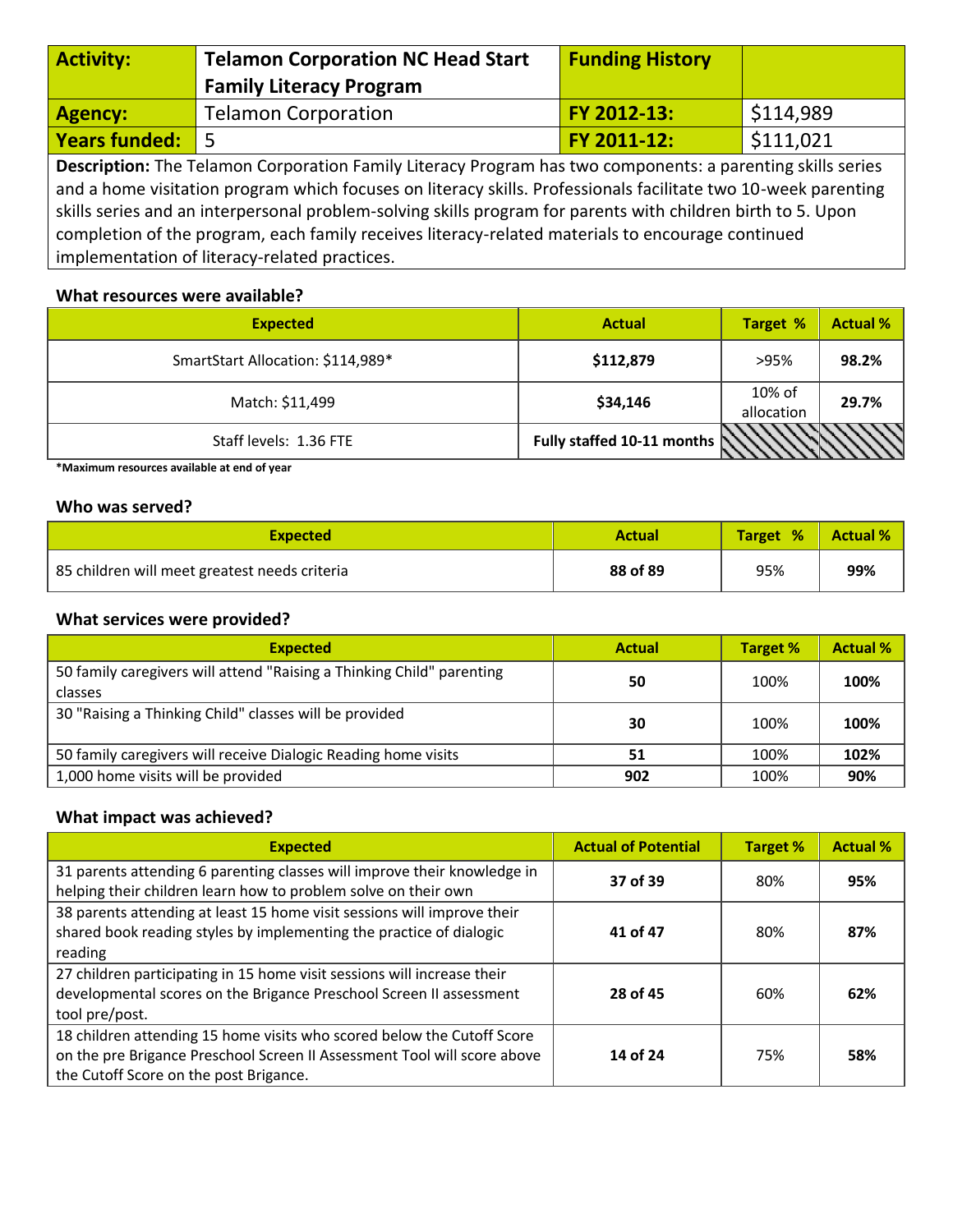| <b>Grant Name:</b>                                                                                                          | <b>Farm to Child Care</b>                | <b>Funding Duration:</b> | 1 year, started |  |  |
|-----------------------------------------------------------------------------------------------------------------------------|------------------------------------------|--------------------------|-----------------|--|--|
|                                                                                                                             |                                          |                          | in 2012         |  |  |
| <b>Funding</b>                                                                                                              | John Rex Endowment                       | <b>Total Grant</b>       | \$66,798        |  |  |
| <b>Agency:</b>                                                                                                              |                                          | <b>Funding Awarded:</b>  |                 |  |  |
| <b>Grant</b>                                                                                                                | Advocates for Health in Action           | <b>Funding Awarded</b>   | \$8,775         |  |  |
| <b>Recipient:</b>                                                                                                           |                                          | to WCSS:                 |                 |  |  |
| <b>Community</b>                                                                                                            | <b>Wake County Cooperative Extension</b> |                          |                 |  |  |
| partners:                                                                                                                   |                                          |                          |                 |  |  |
| Description: This assessment and planning grant identified barriers and facilitators to serving fresh, locally grown fruits |                                          |                          |                 |  |  |
| and vegatables in Wake County shild care senters sening low income shildren. Specifically the project examined the          |                                          |                          |                 |  |  |

and vegetables in Wake County child care centers serving low-income children. Specifically, the project examined the feasibility of working with local farmers and growers to facilitate access to produce in child care centers for meals and snacks. Additionally, the feasibility of the facilities serving as points of distribution for produce to the homes of children at centers was considered. After analyzing surveys and information from focus groups, community partners determined that solid information about the cost of fresh, local produce and guidance around facilities' menu planning process was missing. A pilot including 9 facilities and 4 grower options was implemented in the summer of 2013. About 700 Wake County children and teachers in child care facilities enjoyed a variety of fresh, local produce through connections with regional farmers and growers.

| <b>Grant Name:</b>                                                                                                     | <b>Home Based Services Integration</b>                                                                               | <b>Funding Duration:</b> | 1 year, started |  |
|------------------------------------------------------------------------------------------------------------------------|----------------------------------------------------------------------------------------------------------------------|--------------------------|-----------------|--|
|                                                                                                                        | <b>Planning Grant</b>                                                                                                |                          | in 2012         |  |
| <b>Funding</b>                                                                                                         | John Rex Endowment                                                                                                   | <b>Total Grant</b>       | \$53,587        |  |
| <b>Agency:</b>                                                                                                         |                                                                                                                      | <b>Funding Awarded:</b>  |                 |  |
| <b>Grant</b>                                                                                                           | <b>Wake County SmartStart</b>                                                                                        | <b>Funding Awarded</b>   | \$53,587        |  |
| <b>Recipient:</b>                                                                                                      |                                                                                                                      | to WCSS:                 |                 |  |
| <b>Community</b>                                                                                                       | Local Interagency Coordinating Council                                                                               |                          |                 |  |
| partners:                                                                                                              |                                                                                                                      |                          |                 |  |
|                                                                                                                        | Description: The purpose of the grant was to develop community supported goals and strategies for the development of |                          |                 |  |
|                                                                                                                        | a sustainable integrated system of home based services for young children. The long term goal of this effort is to   |                          |                 |  |
|                                                                                                                        | improve the health and well being of underserved families by developing a system improving access to appropriate     |                          |                 |  |
| resources for young children who have unmet health, developmental or social and emotional needs. One reason that       |                                                                                                                      |                          |                 |  |
| families remain underserved is the large, disconnected nature of many services in Wake County. Key elements identified |                                                                                                                      |                          |                 |  |
| through assessment and planning included strategies that allow families to receive services with a single call and     |                                                                                                                      |                          |                 |  |
| application process.                                                                                                   |                                                                                                                      |                          |                 |  |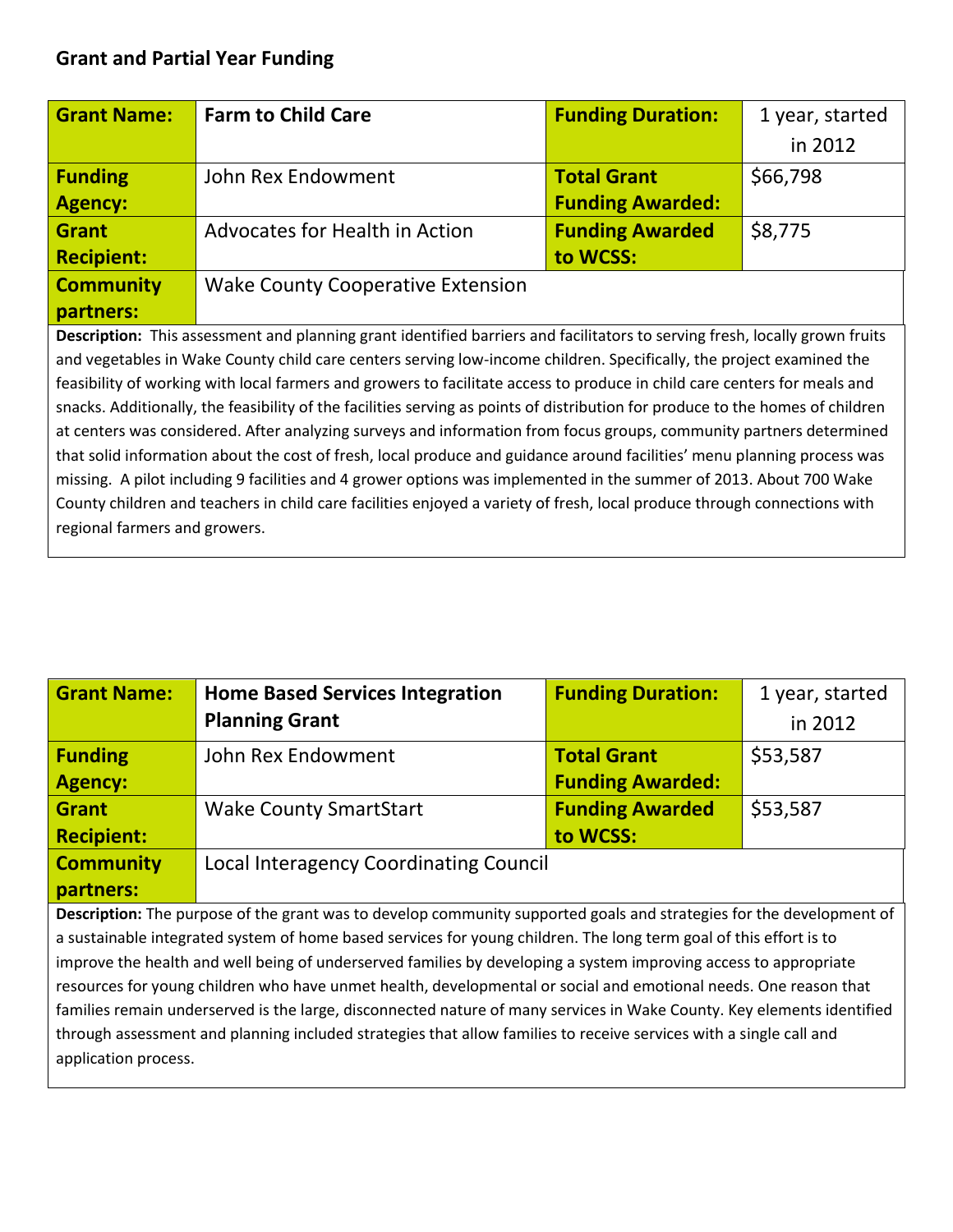| <b>Grant Name:</b>                                                                                                        | <b>Home Based Services Integration</b> | <b>Funding Duration:</b> | 3 years, started |  |
|---------------------------------------------------------------------------------------------------------------------------|----------------------------------------|--------------------------|------------------|--|
|                                                                                                                           | <b>Implementation Grant (Wake</b>      |                          | in 2013          |  |
|                                                                                                                           | Connections)                           |                          |                  |  |
| <b>Funding</b>                                                                                                            | John Rex Endowment                     | <b>Total Grant</b>       | \$295,496        |  |
| <b>Agency:</b>                                                                                                            |                                        | <b>Funding Awarded:</b>  |                  |  |
| <b>Grant</b>                                                                                                              | <b>Wake County SmartStart</b>          | <b>Funding Awarded</b>   | \$295,496        |  |
| <b>Recipient:</b>                                                                                                         |                                        | to WCSS:                 |                  |  |
| <b>Community</b>                                                                                                          | Local Interagency Coordinating Council |                          |                  |  |
| partners:                                                                                                                 |                                        |                          |                  |  |
| Description: The overarching goal of an integrated home based service system for young children birth to five and their   |                                        |                          |                  |  |
| families is to bring together multiple stakeholders, both service providers and those who make referrals, into a unified, |                                        |                          |                  |  |
| integrated system, creating a central portal where there is no wrong door for families and children in need of services.  |                                        |                          |                  |  |
| Services provided to children and families are based on intentional and coordinated efforts between multiple agencies.    |                                        |                          |                  |  |
|                                                                                                                           |                                        |                          |                  |  |

| <b>Grant Name:</b>                                                                                             | Preventing Obesity by Design -                                             | <b>Funding Duration:</b> | 3 years, started |  |  |
|----------------------------------------------------------------------------------------------------------------|----------------------------------------------------------------------------|--------------------------|------------------|--|--|
|                                                                                                                | <b>Wake County (POD-Wake)</b>                                              |                          | in 2012          |  |  |
| <b>Funding</b>                                                                                                 | John Rex Endowment                                                         | <b>Total Grant</b>       | \$423,740        |  |  |
| <b>Agency:</b>                                                                                                 |                                                                            | <b>Funding Awarded:</b>  |                  |  |  |
| <b>Grant</b>                                                                                                   | Natural Learning Initiative at NC                                          | <b>Funding Awarded</b>   | \$27,531         |  |  |
| <b>Recipient:</b>                                                                                              | <b>State University</b>                                                    | to WCSS:                 |                  |  |  |
| <b>Community</b>                                                                                               | NC Division of Child Development and Early Education Licensing Consultants |                          |                  |  |  |
| partners:                                                                                                      |                                                                            |                          |                  |  |  |
| <b>Description:</b> The purpose of POD-Wake is to address the obesity epidemic in young children attending     |                                                                            |                          |                  |  |  |
| childcare by creating a multidisciplinary intervention to transform child care outdoor learning environments   |                                                                            |                          |                  |  |  |
| (OLEs) into active, productive best practice demonstrations sites (four in Year One and four in Year Two). The |                                                                            |                          |                  |  |  |
| three-year project will focus on design, management, and training to create active, edible OLEs that will      |                                                                            |                          |                  |  |  |
| benefit from several growing seasons.                                                                          |                                                                            |                          |                  |  |  |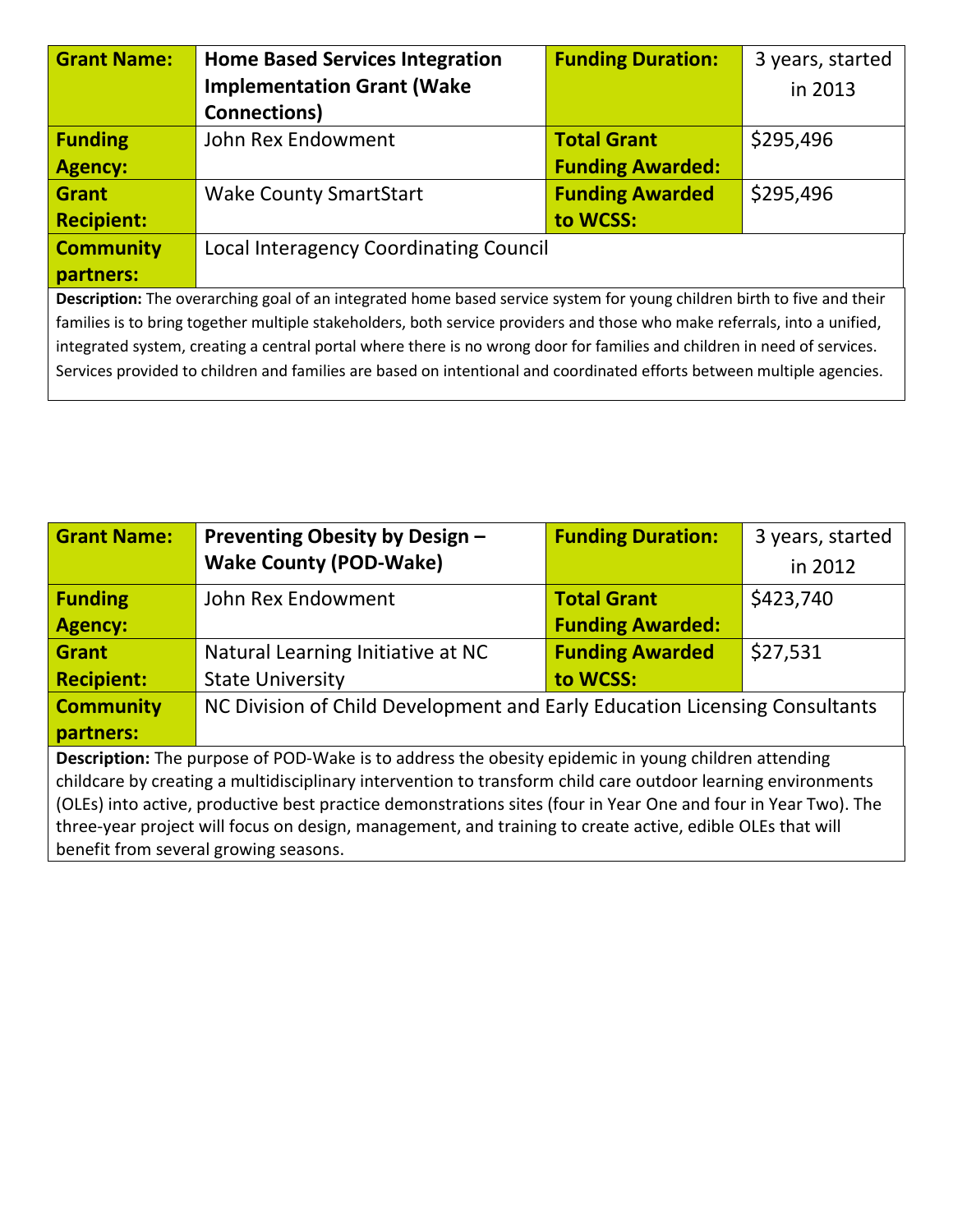| <b>Grant Name:</b>                                                                                                                   | <b>Social and Emotional Early</b>          | <b>Funding Duration:</b> | 3 years, started |  |  |
|--------------------------------------------------------------------------------------------------------------------------------------|--------------------------------------------|--------------------------|------------------|--|--|
|                                                                                                                                      | <b>Development for Child Care Quality</b>  |                          | in 2012          |  |  |
|                                                                                                                                      | (Project SEED)                             |                          |                  |  |  |
| <b>Funding</b>                                                                                                                       | John Rex Endowment                         | <b>Total Grant</b>       | \$926,479        |  |  |
| <b>Agency:</b>                                                                                                                       |                                            | <b>Funding Awarded:</b>  |                  |  |  |
| <b>Grant</b>                                                                                                                         | Lucy Daniels Center                        | <b>Funding Awarded</b>   | \$82,500         |  |  |
| <b>Recipient:</b>                                                                                                                    |                                            | to WCSS:                 |                  |  |  |
| <b>Community</b>                                                                                                                     | Wake County Technical Assistance Coalition |                          |                  |  |  |
| partners:                                                                                                                            |                                            |                          |                  |  |  |
| <b>Description:</b> The intent of this grant is to improve the capacity of child care facilities to develop and sustain policies and |                                            |                          |                  |  |  |
| practices that support the healthy social and emotional development of children in their care. The project provides                  |                                            |                          |                  |  |  |
| training that promotes healthy social and emotional development to child care providers and facilities by supporting and             |                                            |                          |                  |  |  |
| augmenting their implementation of practices to promote healthy social and emotional development in young children.                  |                                            |                          |                  |  |  |
| The approach utilized by the facility will be individualized based on facility needs and preferences and build upon                  |                                            |                          |                  |  |  |
| previous training or consultation the facility may have received.                                                                    |                                            |                          |                  |  |  |

| <b>Reach Out and Read</b>                                                                                                  | <b>Funding Duration:</b> | April - June |  |  |  |
|----------------------------------------------------------------------------------------------------------------------------|--------------------------|--------------|--|--|--|
|                                                                                                                            |                          | 2013         |  |  |  |
| <b>Wake County SmartStart</b>                                                                                              | <b>Total Grant</b>       | \$8,000      |  |  |  |
|                                                                                                                            | <b>Funding Awarded:</b>  |              |  |  |  |
| <b>Reach Out and Read Carolinas</b>                                                                                        | <b>Funding Awarded</b>   | N/A          |  |  |  |
|                                                                                                                            | to WCSS:                 |              |  |  |  |
| <b>WAKE Up and Read Collaborative</b>                                                                                      |                          |              |  |  |  |
|                                                                                                                            |                          |              |  |  |  |
| Description: Reach Out and Read Carolinas partnered with one medical care practice to provide pre-literacy                 |                          |              |  |  |  |
| opportunities for children and their families. The clinic serves approximately 1,098 children each year through 2,197 well |                          |              |  |  |  |
| child visits and 98% of the children receive Medicaid or are uninsured. The grant provided two years of new, culturally-   |                          |              |  |  |  |
| and developmentally–appropriate books to distribute to families to take home and read to their child. In addition, funds   |                          |              |  |  |  |
| were used to develop two literacy-rich waiting room areas to reinforce the practice's prescription to read aloud to        |                          |              |  |  |  |
| children.                                                                                                                  |                          |              |  |  |  |
|                                                                                                                            |                          |              |  |  |  |